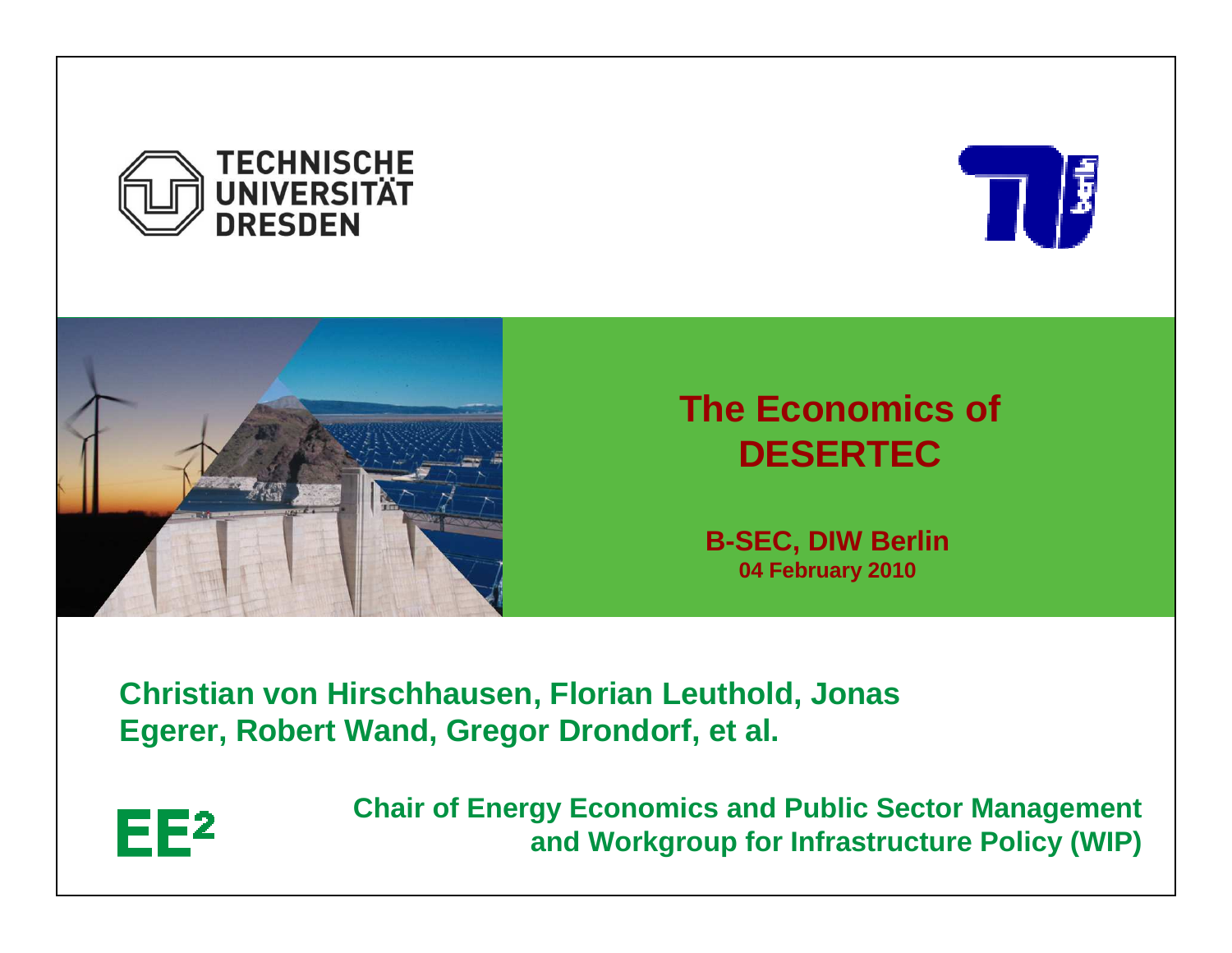# **6 Theses**

- **The existing AC grid will play an important role in super grid approaches and must not be neglected in the planning**
- **Regional, multi-source Super Grids (combining different studies) are to be considered**
- **A simple welfare maximization approach is not sufficient due to potential institutional obstacles**
- **At present, most of the installed capacities are CCGS (combined cycle), significantly tilted towards natural gas**
- **The current proposal does not sufficiently take into account the initial link between energy generation and water use**
- **The institutional framework for system development of a Desertec or similar project to 2050 are not in place**



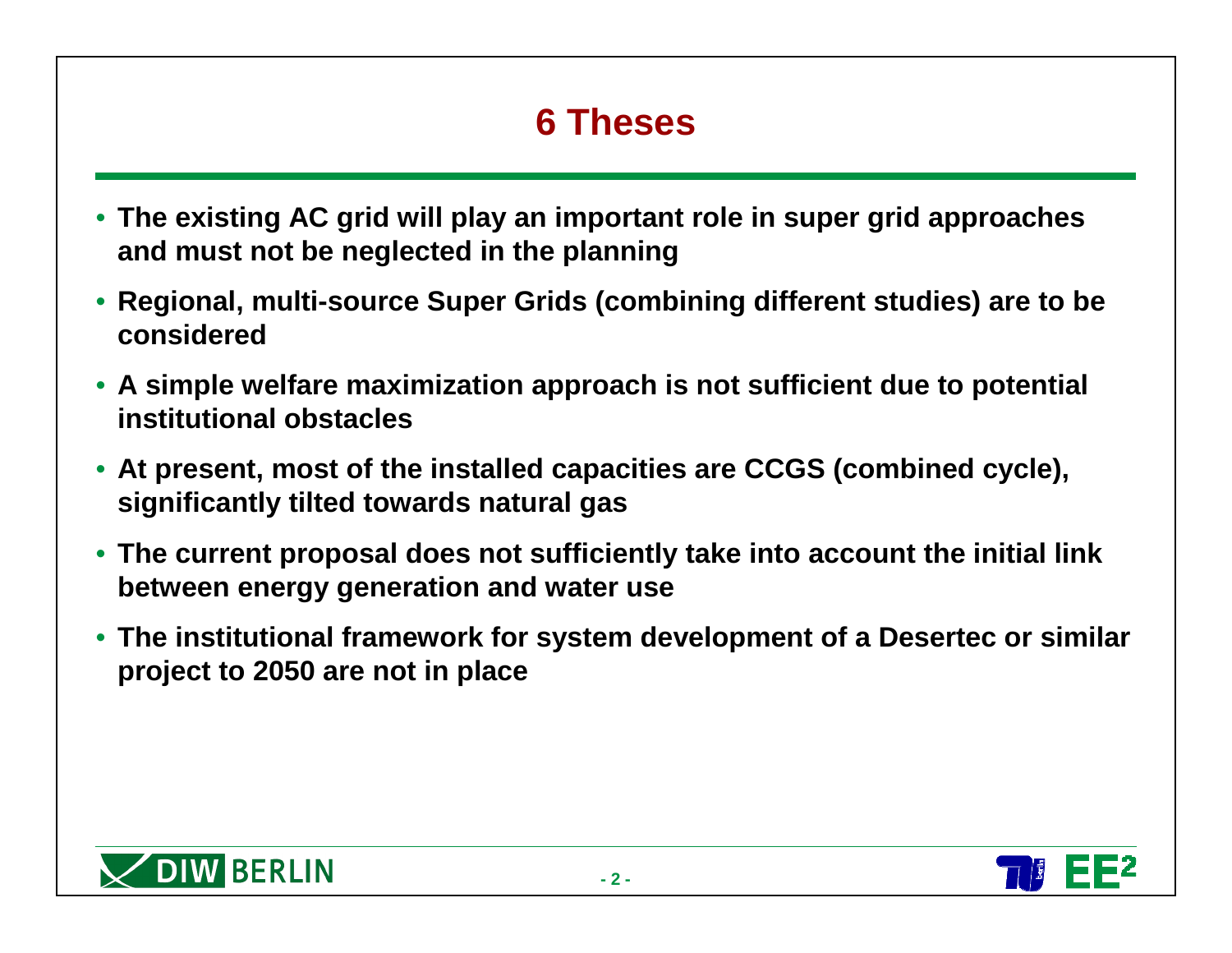#### 1. Introduction

- 2. Adding an Economic-Engineering Approach to Desertec
- 3. Adding a Integrated European View
- 4. Winners and Losers: A Game Theoretic Approach
- 5. Other Issues
- 6. Conclusion

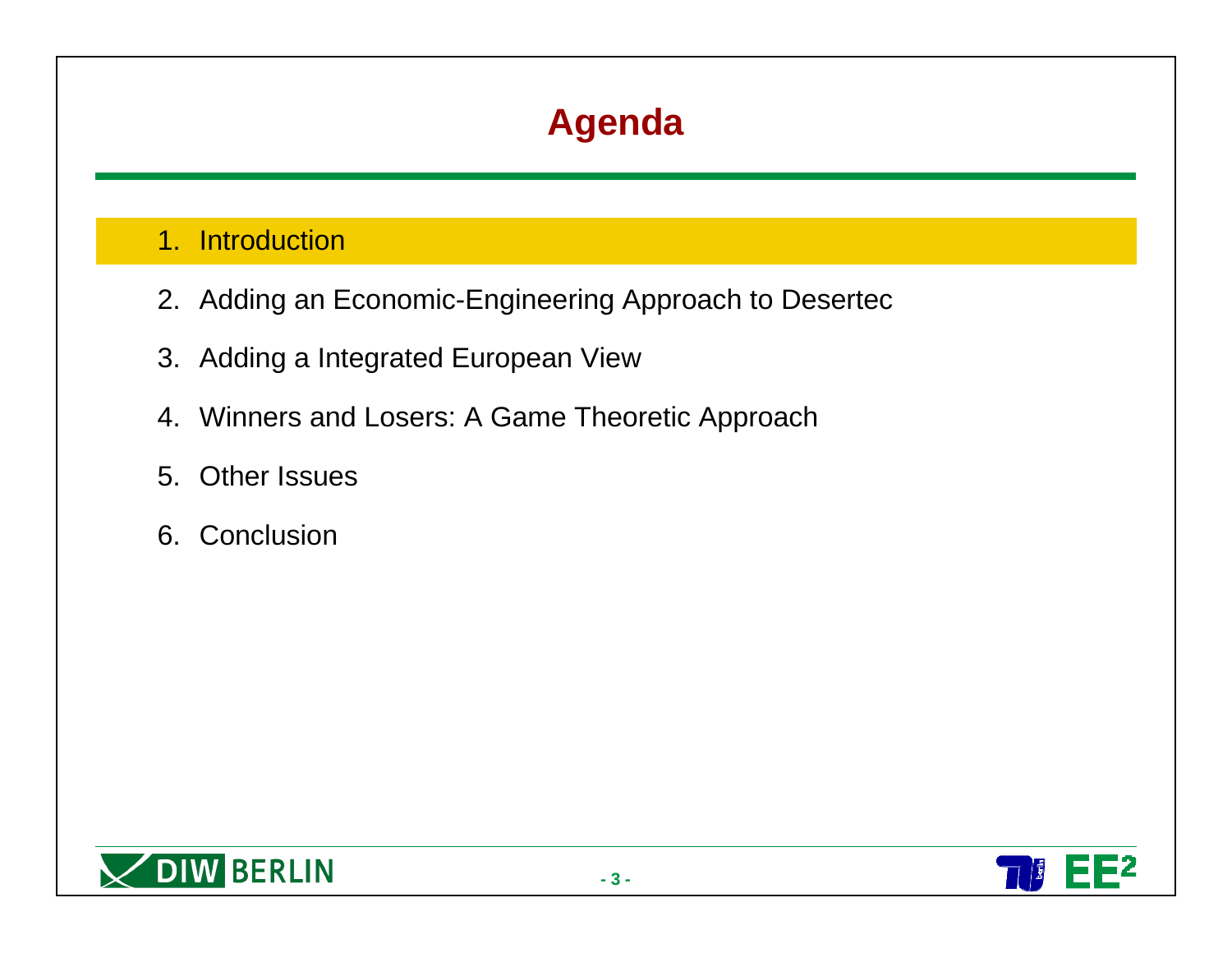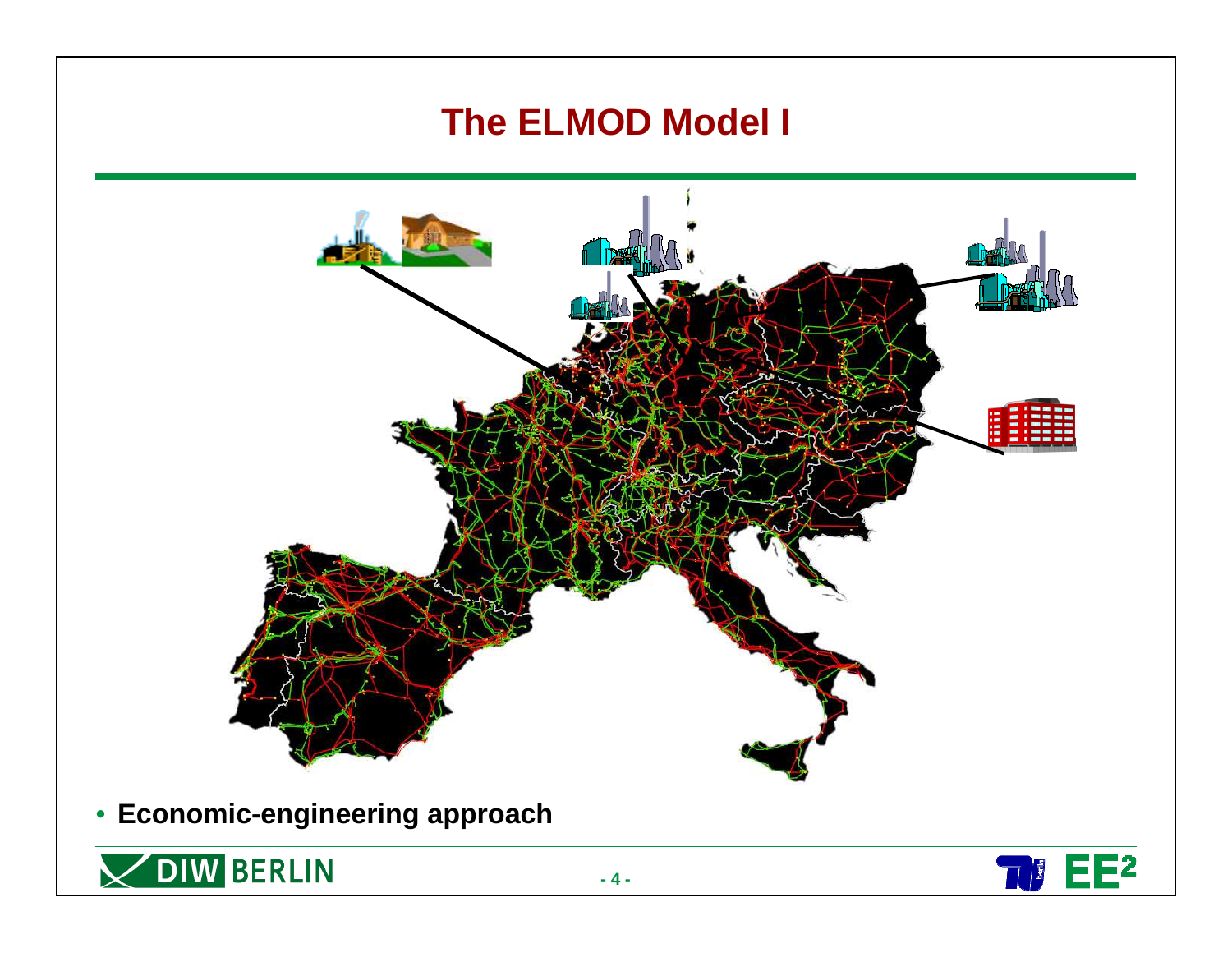# **The ELMOD Model II**

### **Objective**

| n,t      | node, hour            |
|----------|-----------------------|
| $g_{n}$  | generation in n       |
| $d_{n}$  | demand in n           |
| $p(d_n)$ | demand function in n  |
| $c(g_n)$ | generation costs in n |

### **Constraints**

#### **Line capacities**

 $P_{i,t}$ load flow on line i

#### **Energy balance**

PSPup pump storage hydro (storage) PSPdown pump storage hydro (generation)windtinput from wind energyni netinput

$$
\max W = \sum_{n,t} \int_{0}^{q_{n,t}} p(q_{n,t}) dq_{n,t} - \sum_{n,t} \left( c(g_{n,t}) g_{n,t} \right)
$$

$$
P_{i,t} \leq P_i^{\max}
$$

$$
g_{n,t} + wi_{n,t} + PSP_{n,t}^{down} - PSP_{n,t}^{up} - q_{n,t} - ni_{n,t} = 0
$$

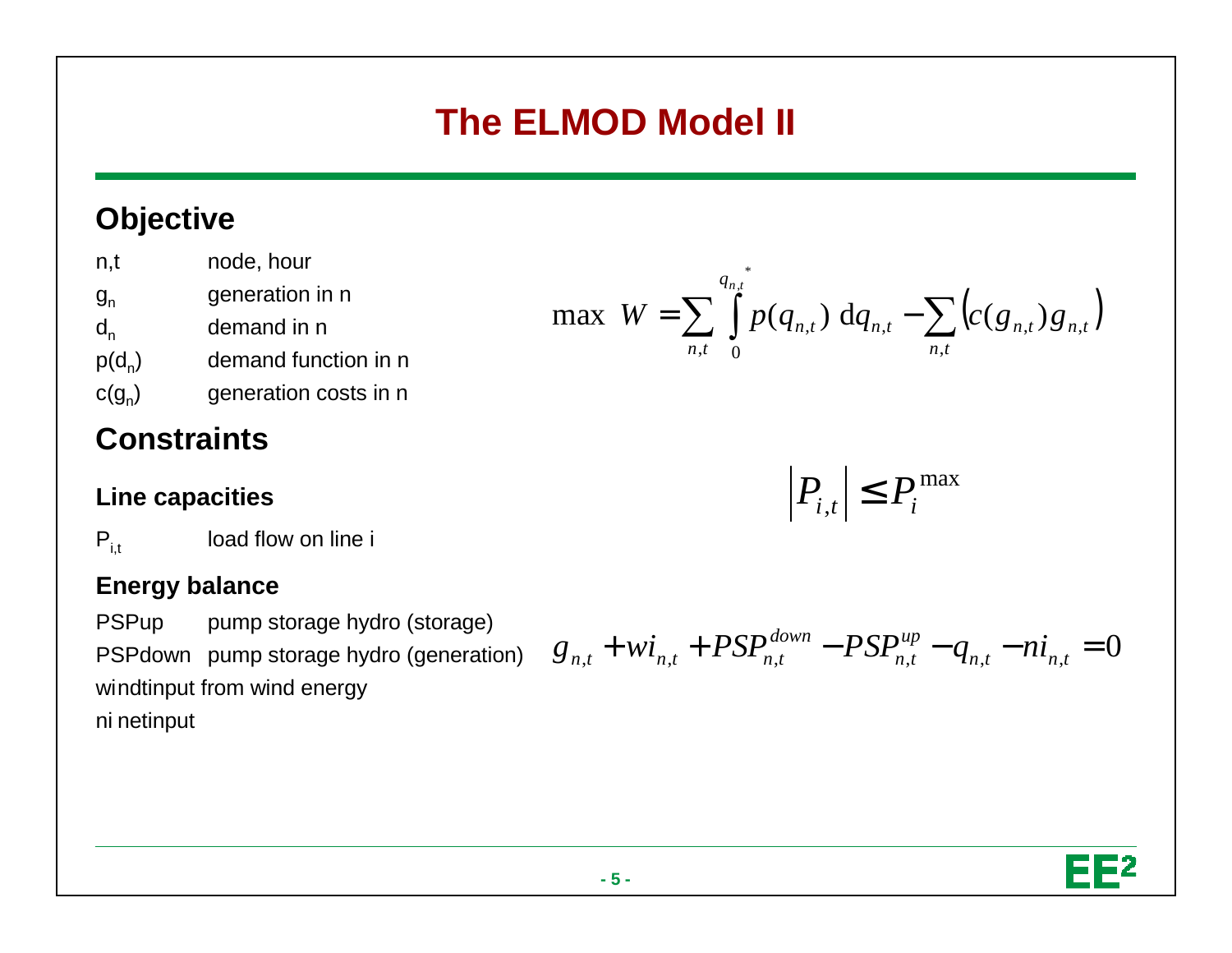### **Classification of Different Approaches for a Super Grid**

|               |                 | <b>Geographic Approach</b>                                                                                                                                                      |                                                                                                                                                                                                          |  |  |
|---------------|-----------------|---------------------------------------------------------------------------------------------------------------------------------------------------------------------------------|----------------------------------------------------------------------------------------------------------------------------------------------------------------------------------------------------------|--|--|
|               |                 | <b>Continental</b>                                                                                                                                                              | <b>Regional</b>                                                                                                                                                                                          |  |  |
| <b>Source</b> | <b>Single</b>   | • Zweibel et al. (2009):<br><b>Grand Solar Plan</b><br>• Trieb et al. (2009):<br><b>Characterisation of Solar</b><br><b>Electricity Import Corridors</b><br>from MENA to Europe |                                                                                                                                                                                                          |  |  |
|               | <b>Multiple</b> | • Trieb et al. (2006):<br>Trans-Mediterranean<br>Interconnection for<br><b>Concentrating Solar Power</b><br>• AWEA, SEIA (2009)<br><b>Green Power</b><br>Superhighways          | • Krapels et al. (2009):<br>Integrating 200,000 MW of<br>RES into the US power grid<br>• Hirschhausen et al. (2009):<br>EEA- MENA RegGrid 2050<br><b>Integration of Large-Scale</b><br><b>Renewables</b> |  |  |



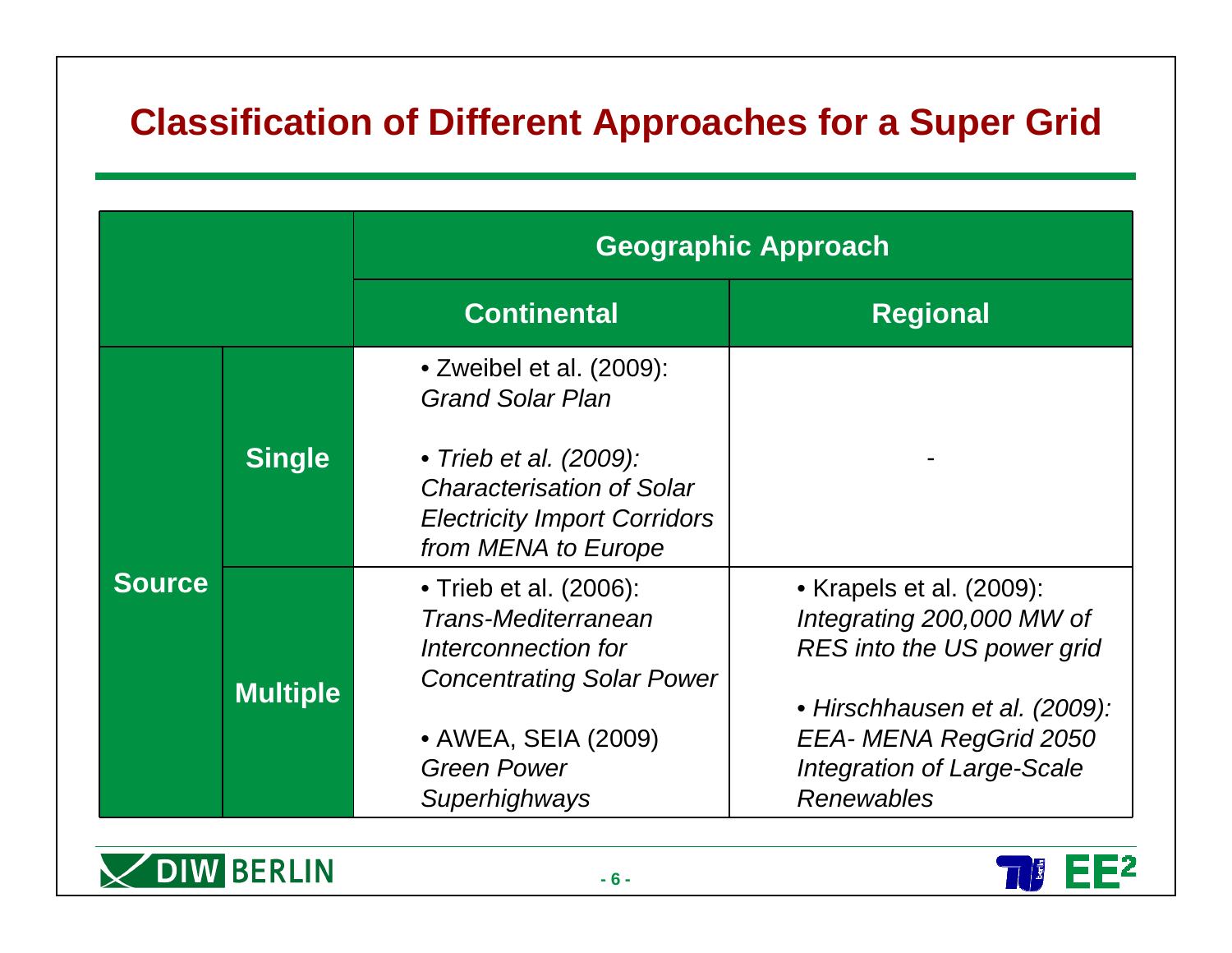### **Solar Electricity Import Corridors from MENA to Europe –A Primer for DESERTEC**

#### **Trieb et al. 2009:**



Source: Trieb et al. 2009



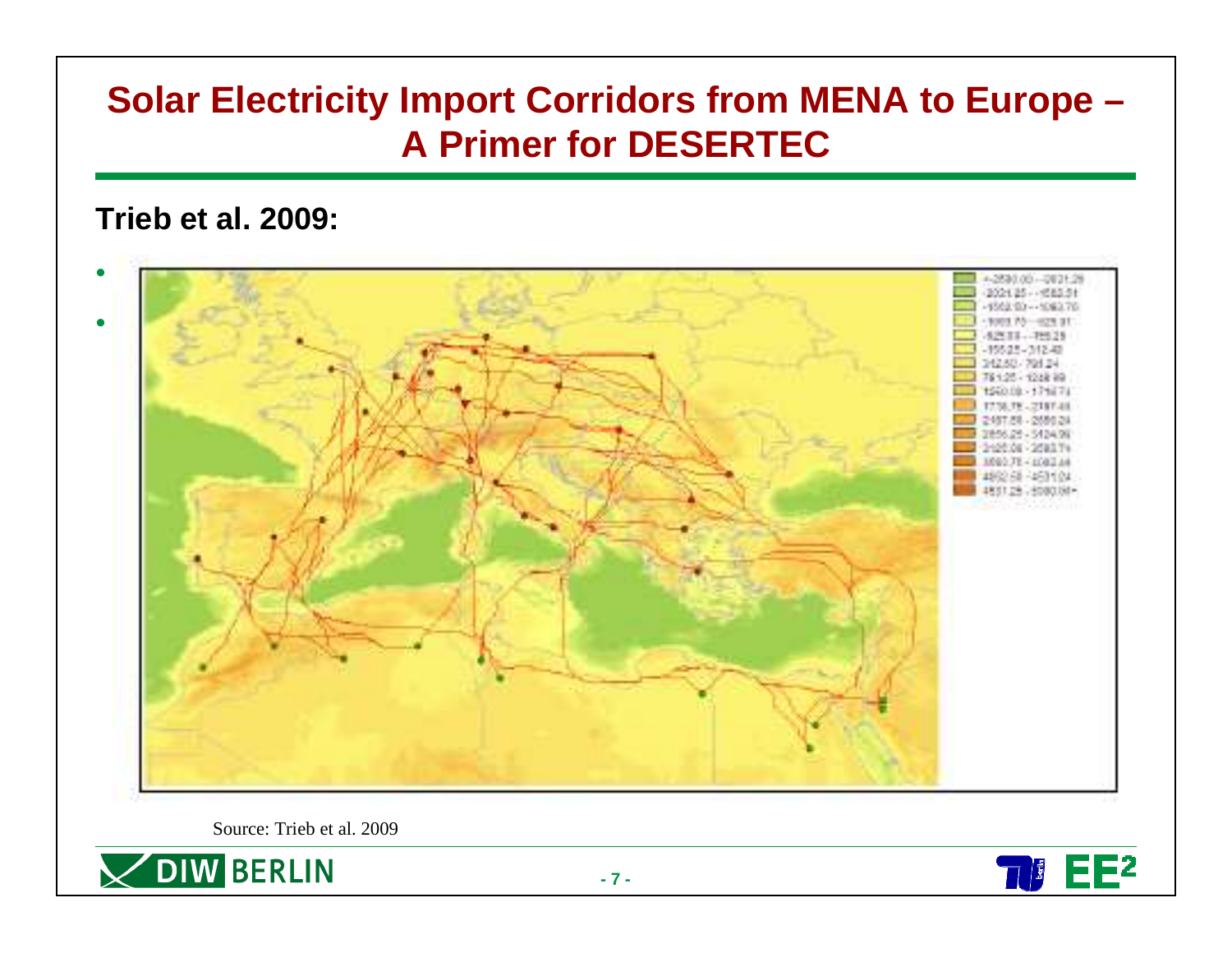### **Multi-Source High Voltage Grid Project in the U.S.**

• **DOER (2009)**

### • **National approach with HVDC backbone**



Source: DOER (2009)





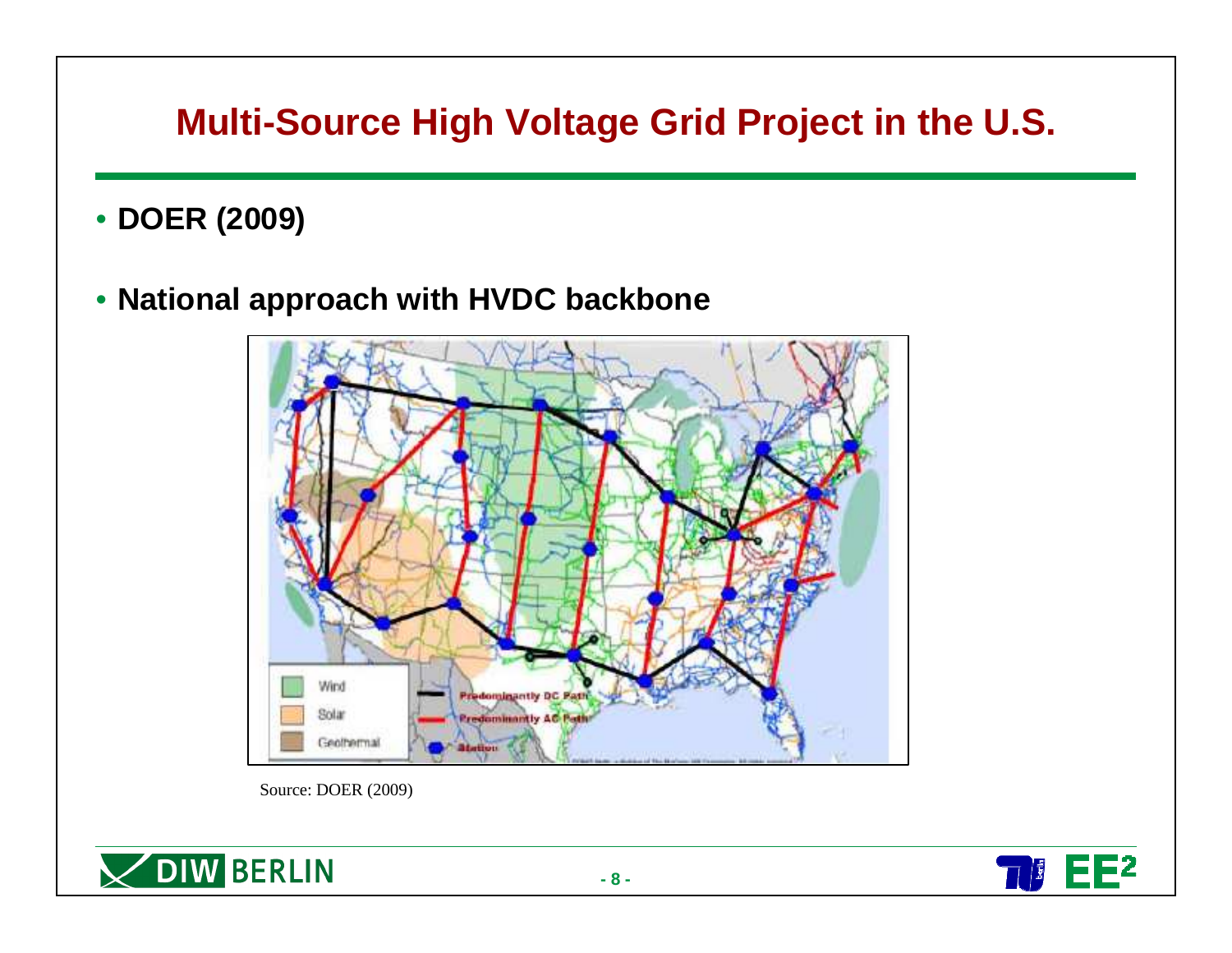### **The Energy Super Ring (North Sea)**

• **OMA (2009)**

### • **Integration of offshore wind energy from the North Sea**



Source: OMA (2009)



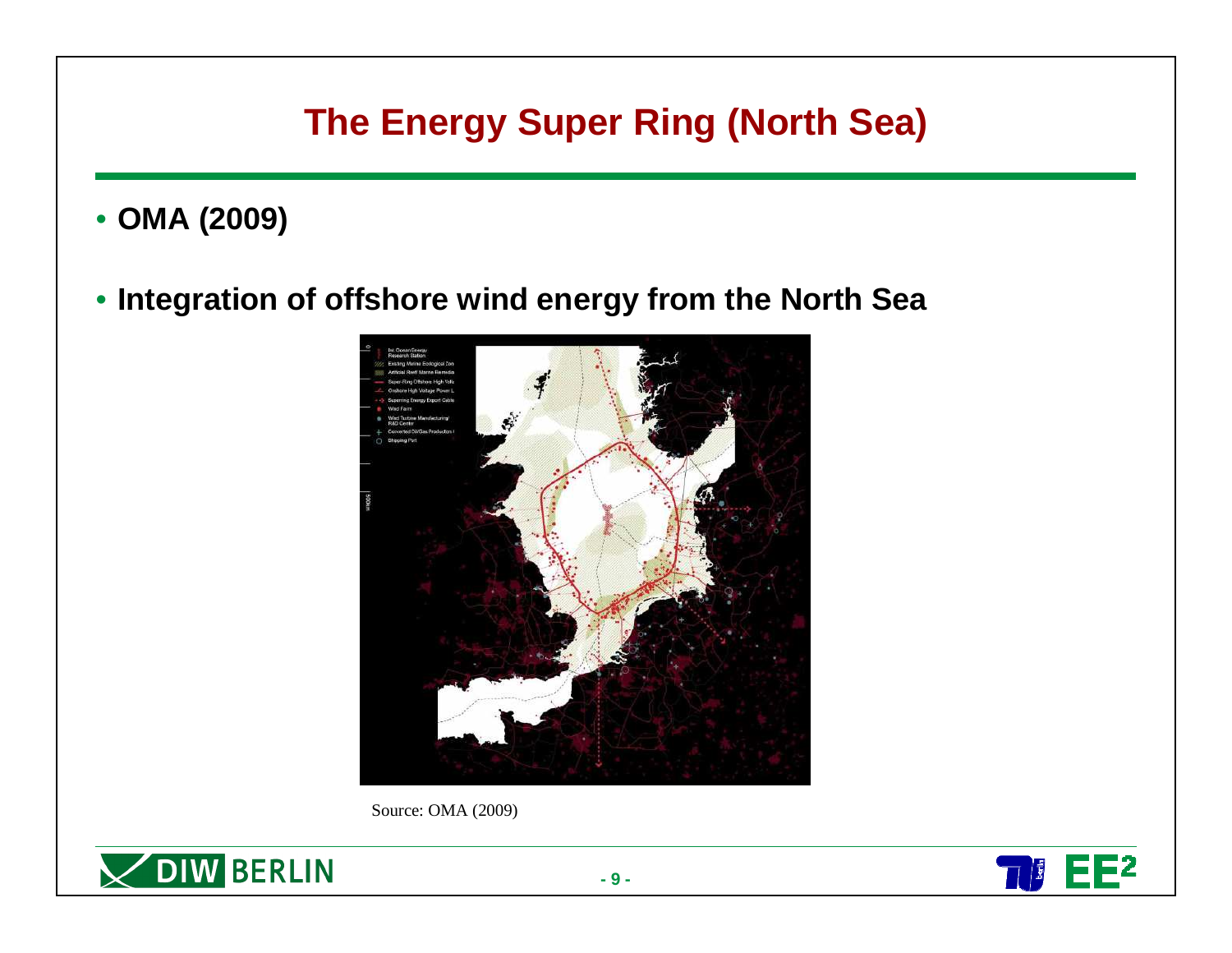- 1. Introduction
- 2. Adding an Economic-Engineering Approach to Desertec
- 3. Adding a Integrated European View
- 4. Winners and Losers: A Game Theoretic Approach
- 5. Other Issues
- 6. Conclusion



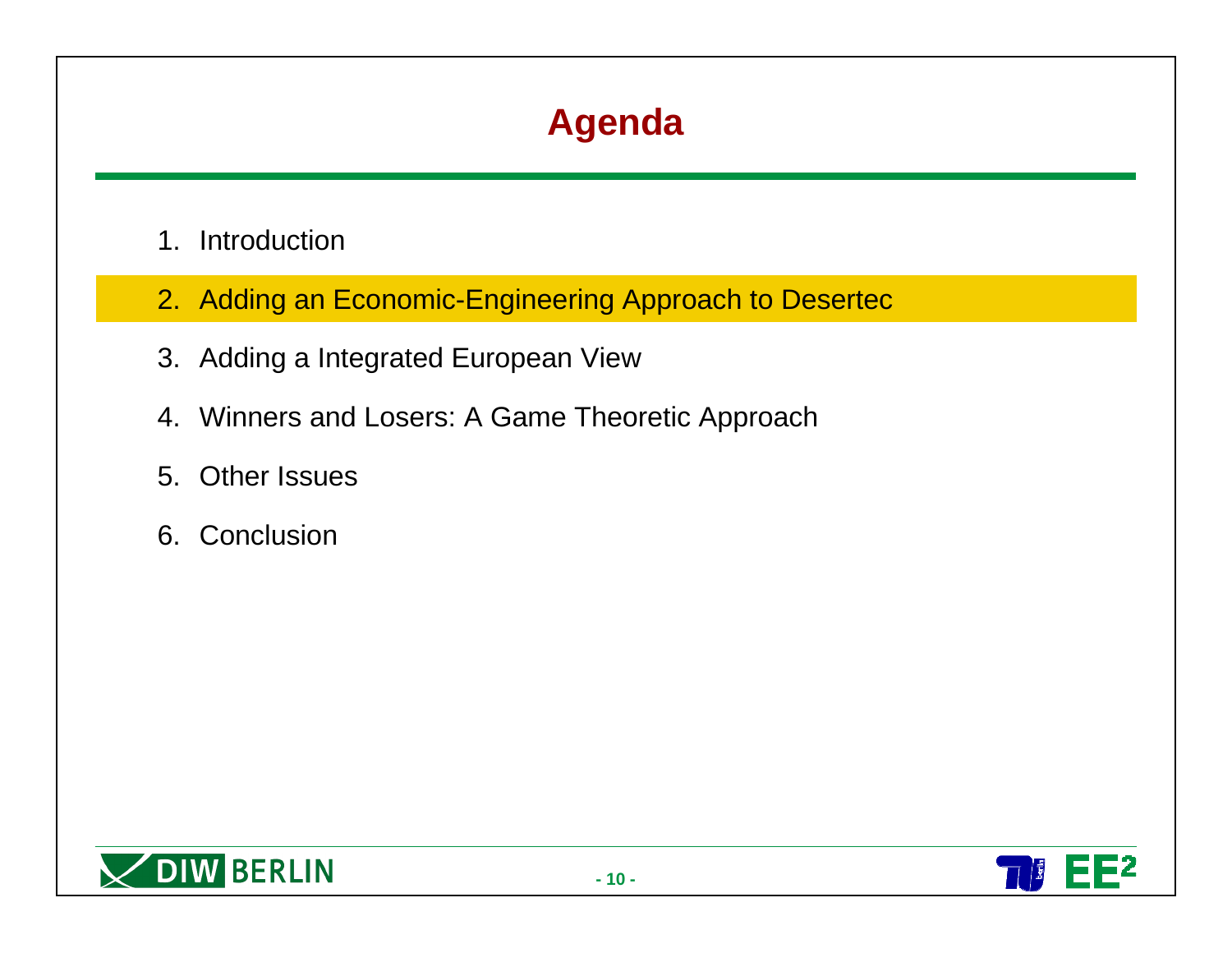### **Procedure I: Welfare Optimizing HVDC Expansion**

- $\bullet$ Three export nodes in the MENA region (Morocco, Tunisia and Middle East)
- Possible HVDC connection to 30 demand centers in the EU30+
- Line costs according DLR cost-distance images (DLR 2009) 4GW cables
- $\rightarrow$  Model obtains the optimal HVDC connections for 2020, 2030, 2040 and 2050

## **Evaluation of the HVDC expansion path for CSP integration.**



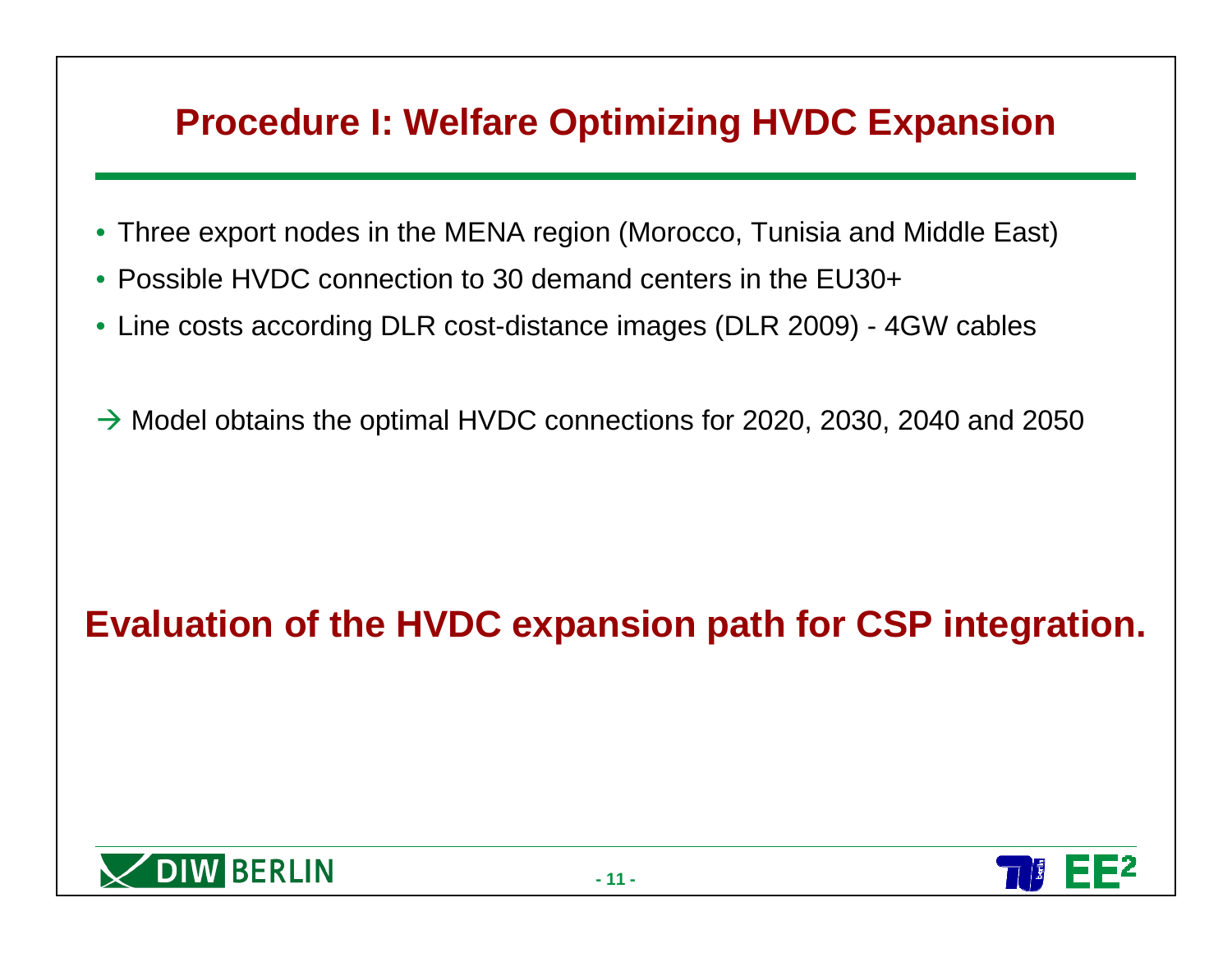### **Procedure II: Assumptions**

- Model of the EU30+ network with 105 zones and 1230 lines
- 105 demand and generation nodes
- Simplified AC grid
- Demand increase to 4.200 TWh/yr in 2050
- Gradual decrease of fossil fuels in the electricity sector due to increasing generation capacities of RES
- Exogenous CSP generation expansion
- $\bullet$  CO<sub>2</sub>-price 2050: 100 €/t-CO<sub>2</sub>
- Escalation rates fuel prices:

OIW BERLIN

- Oil and gas: 2.5 %/yr
- Coal: 1.0 %/yr



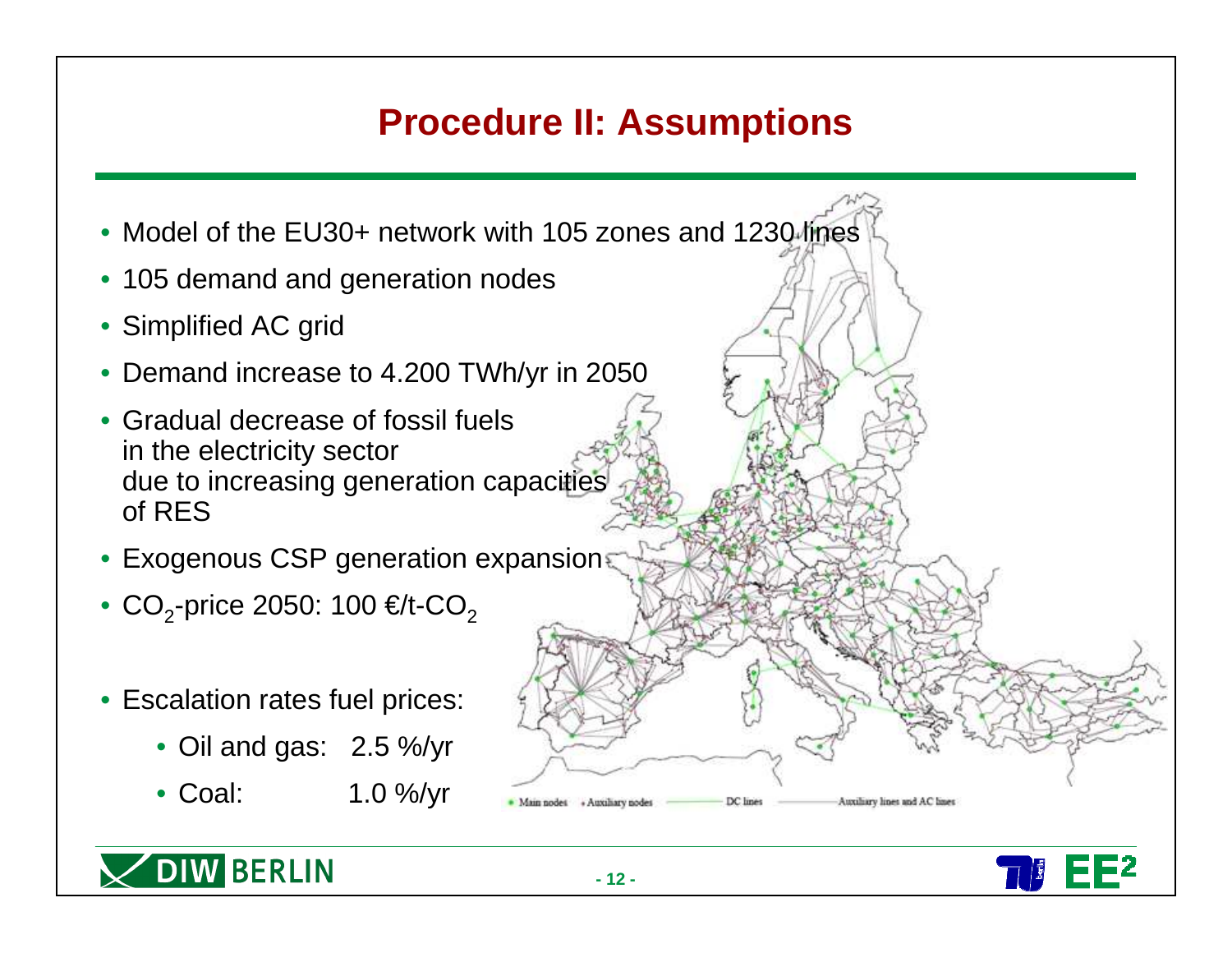### **Results I: AC & DC Important for the Integration of LRES**

**Welfare maximized integration of CSP from MENA to Europe via HVDC transmission:**

- Achieved by gradually increase of transmission capacity to European demand centers
- Proximity of CSP generation region and supplied node
- No widespread HVDCoverlay grid is required
- No direct HVDC connection to Germany for assumed CSP capacity of Trans-CSP report (DLR 2005)





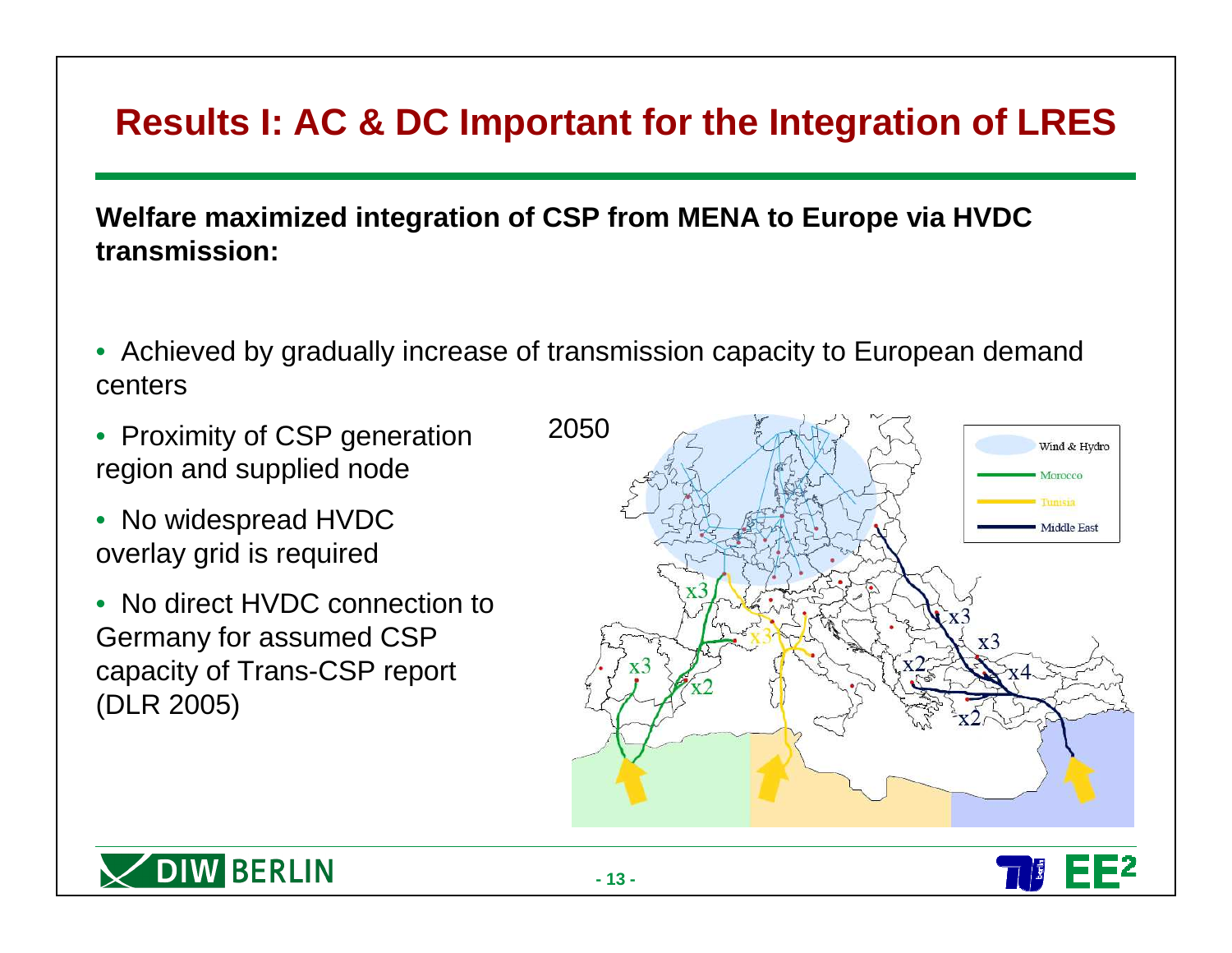

- Starting in the early 2030th, CSP from the MENA region becomes competitive on the European electricity market.
	- Investments in pilot projects and large scale CSP in MENA before 2030 has to be financially supported
	- − In addition to export capacity, capacity building for MENA domestic markets is of high importance



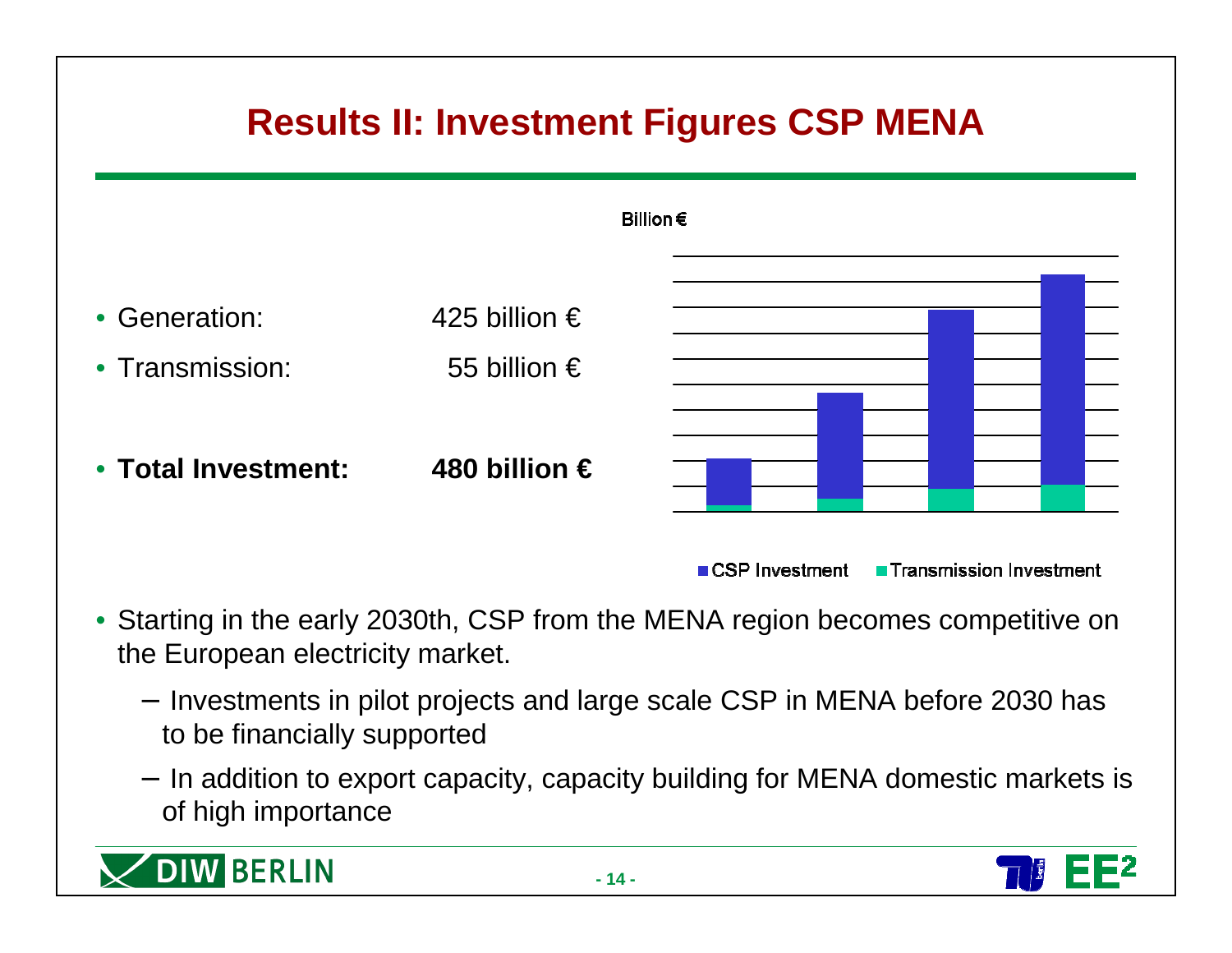### **Results III: Supportive Instruments**

#### • **Generation:**

- Implementation of CDM mechanism
- − Feed in tariffs
- − Avoidance of physical trade of electricity → natural gas as currency
- $-$  Support of energy intensive industries in MENA with green energy
- − Integration of MENA into EU carbon trade

#### • **Transmission:**

- − Regulation of transmission fees
- − Problem of transit countries

**Enable diffusion of CSP technology before 2030 to reach large scale integration into the European electricity market after 2030.** 



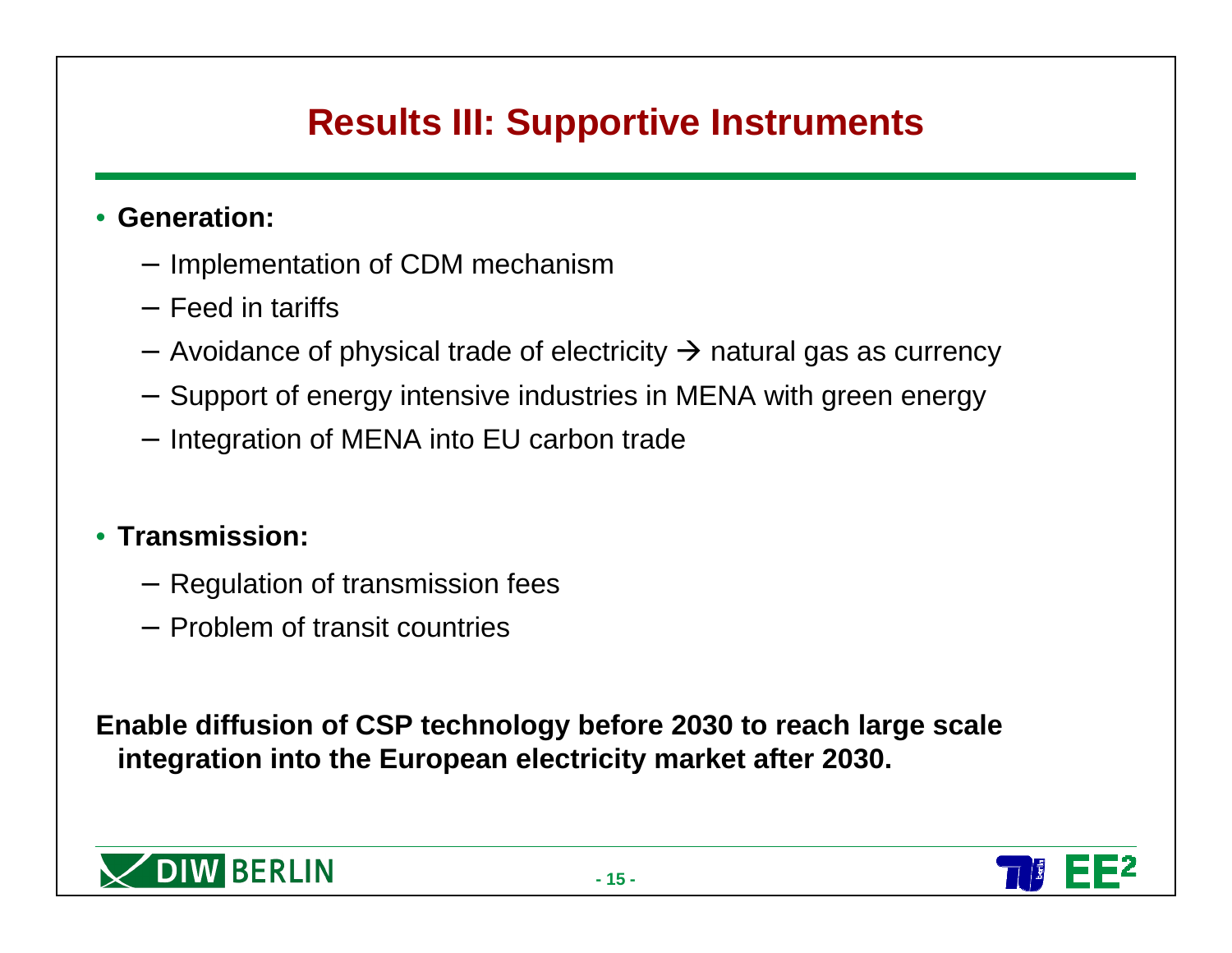- 1. Introduction
- 2. Adding an Economic-Engineering Approach to Desertec
- 3. Adding an Integrated European View
- 4. Winners and Losers: A Game Theoretic Approach
- 5. Other Issues
- 6. Conclusion



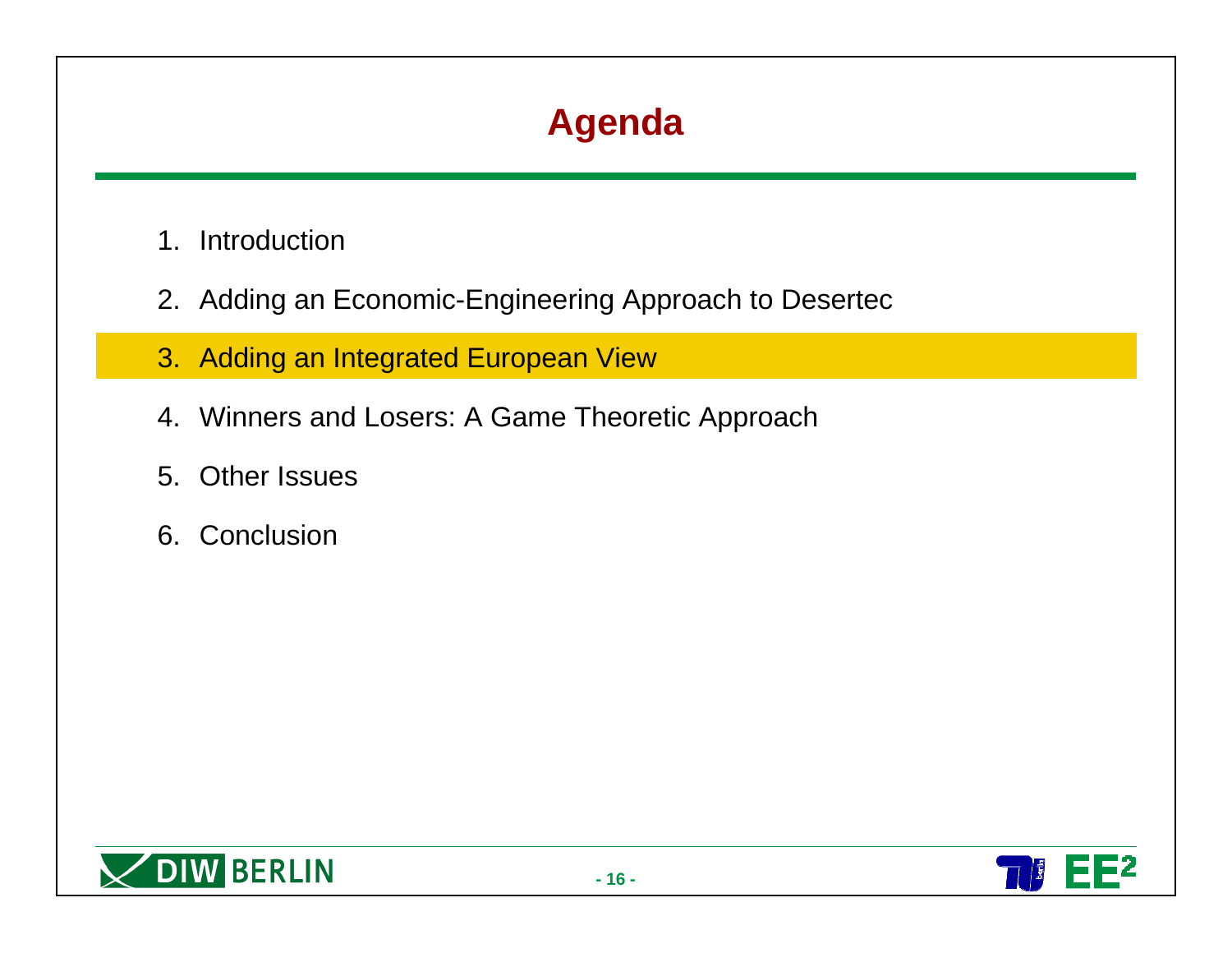### **Procedure I: Model Adjustments**

- Reference year with 24 states
	- Season
	- − Daytime
	- − Demand
	- − Wind generation
- Seasonal storage (reservoirs)
- Objective: Welfare maximization for the entire system





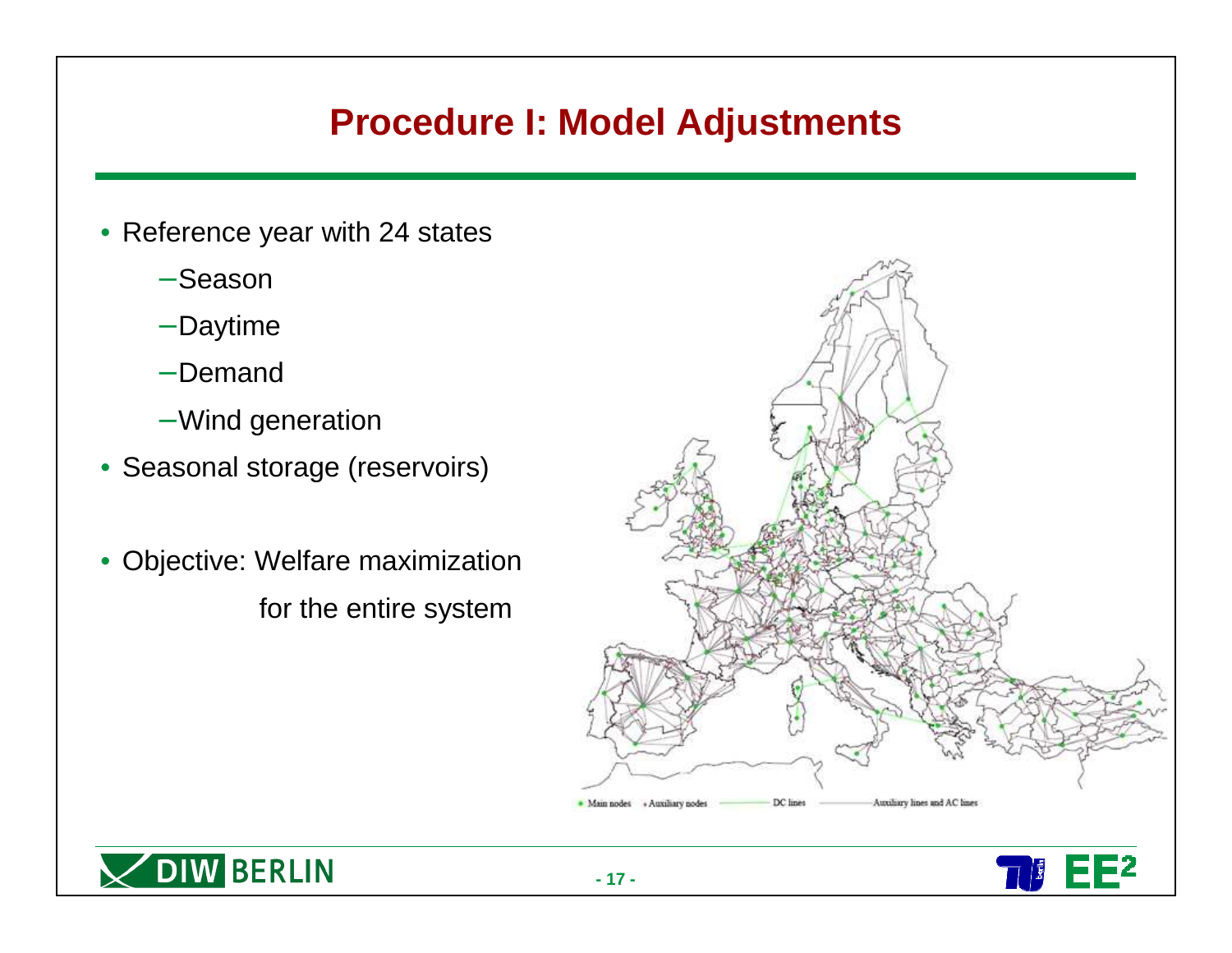### **Procedure II: Solar and its "Friends" Wind and Hydro Power**

**Different developments of large scale renewable generation and integration projects have to be considered** 

- CSP is not the only promising source for large scale renewable energy
- The vast amount of wind capacity inNorthern Europe has a rather low capacity credit
- • Bringing together the fluctuating character of wind power and large reservoir capacities in Scandinavia influences the market conditions forCSP integration
- Investments in HVDC connectionsare required





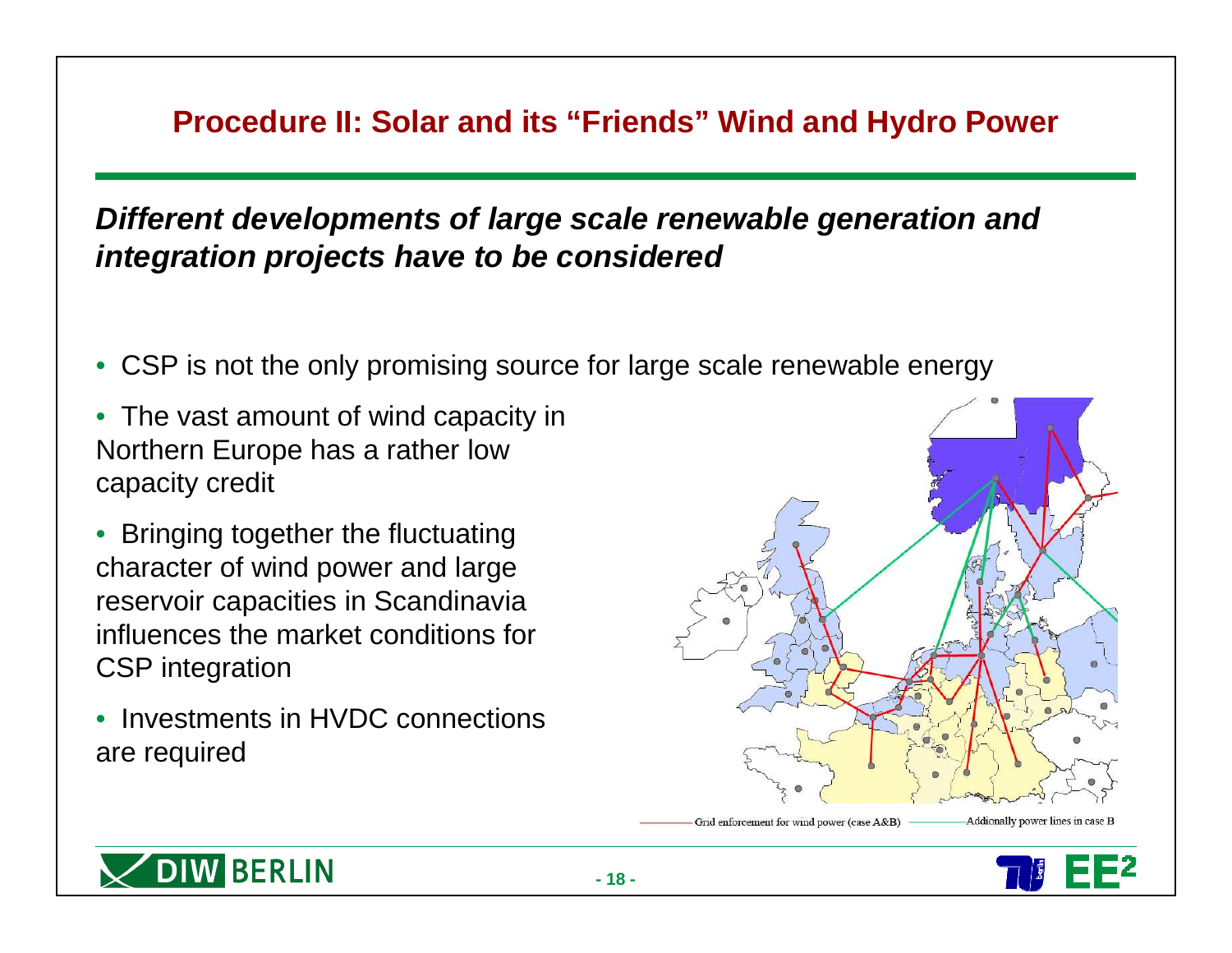### **Results: Influence of Scandinavian Hydro**

**Model results including the integration of Scandinavian reservoirs to the continental electricity market conclude lower returns for CSP**

- **Expanded inter-connection of the markets shifts prices**
	- Price increase for Scandinavia of 4 cent/kWh
	- Price decrease for rest of Europe 0.5 1.0 cent/kWh
- •**No influence on HVDC corridors before 2050**
- •**CSP profitability delayed due to lower prices**

**also in southern Europe** 

• **Welfare increase outweighs costs of transmission investment in inter-connectionsfor assumed expansion scenario**





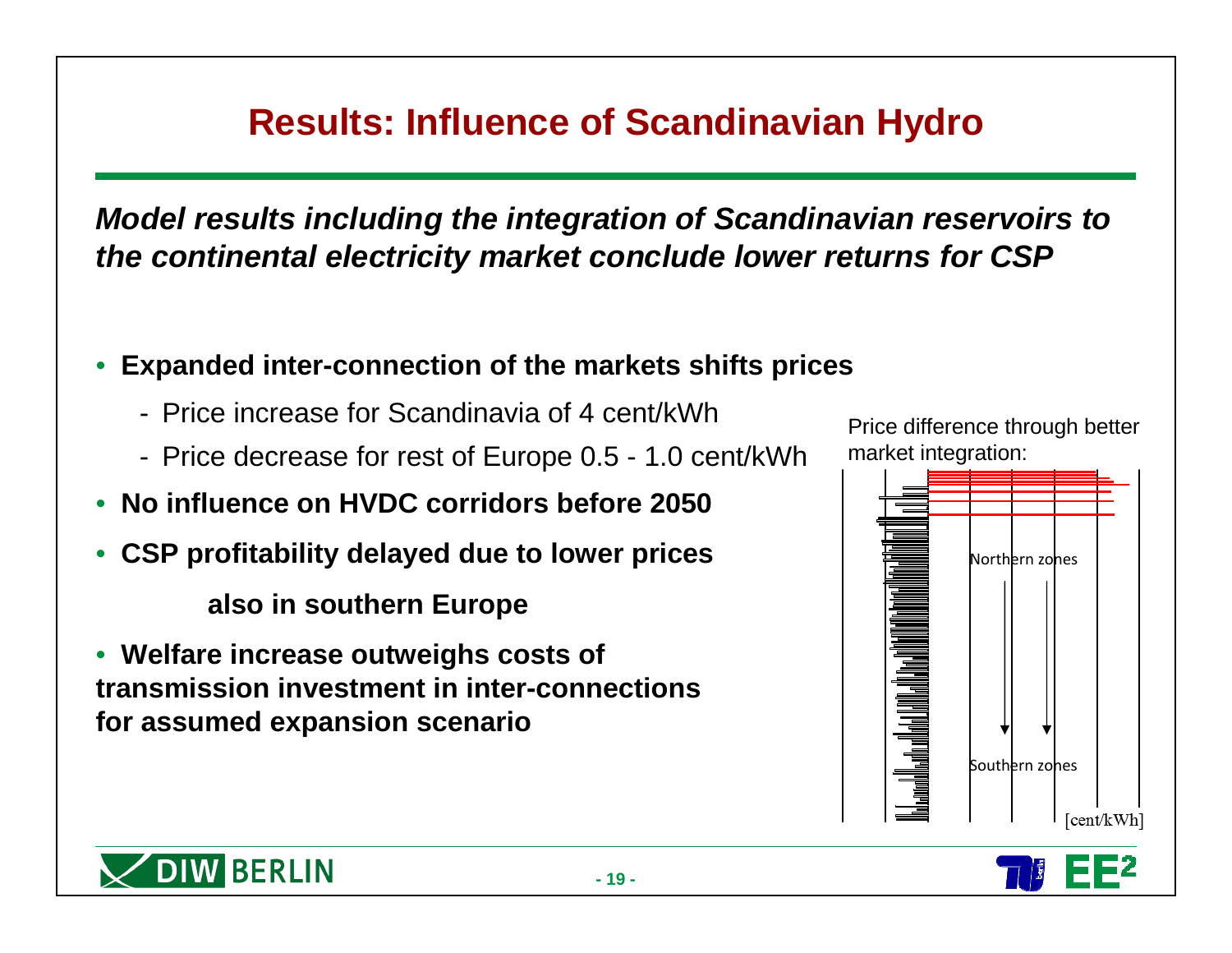- 1. Introduction
- 2. Adding an Economic-Engineering Approach to Desertec
- 3. Adding a Integrated European View
- 4. Winners and Losers: A Game Theoretic Approach
- 5. Other Issues
- 6. Conclusion



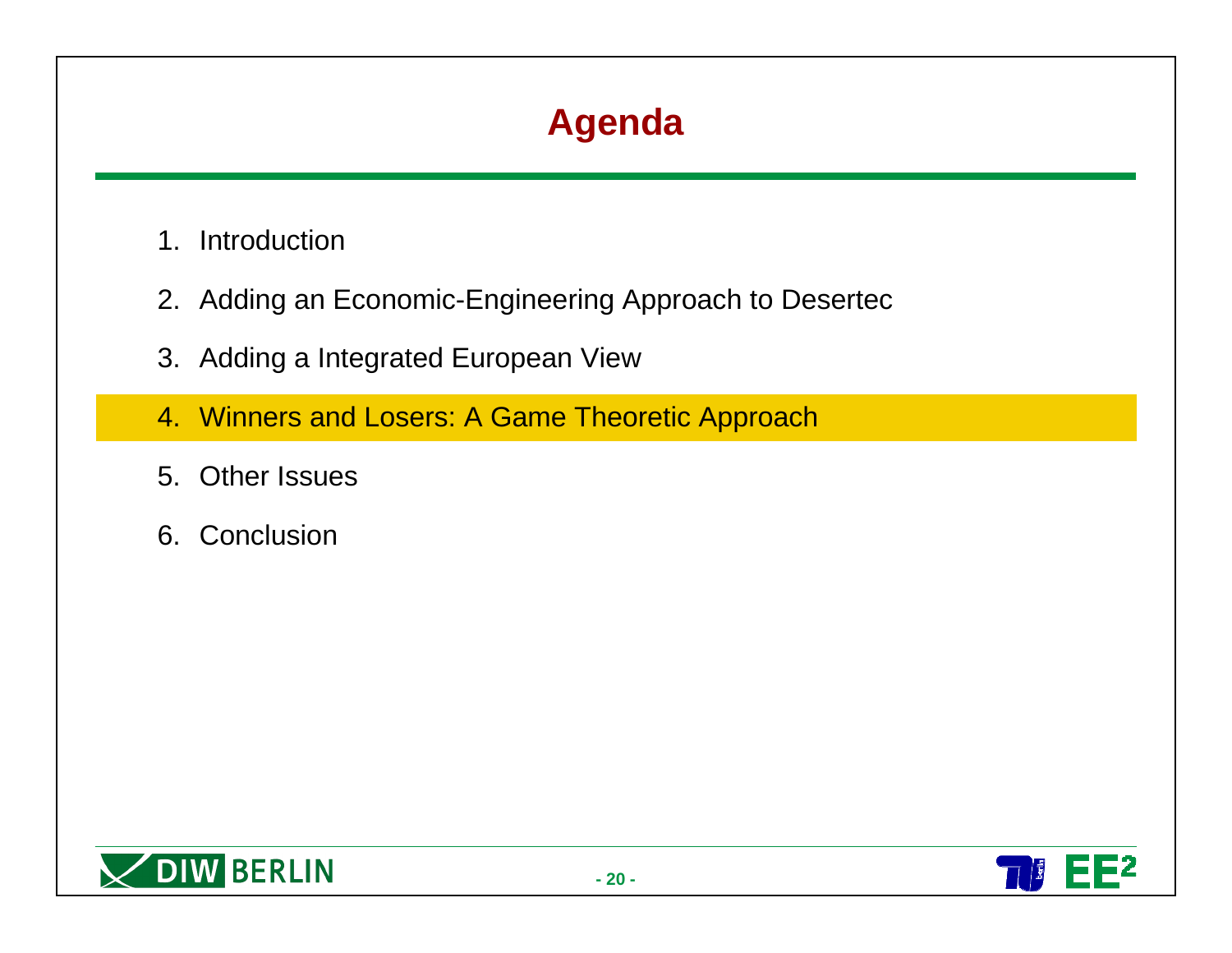## **A Problem I: Rent Shifting**

**What do Scandinavian consumers think about a price increase for electricity of about 50 percent ?**

- $\bullet$ Shift in prices due to transmission expansion creates winners and losers
- This rent shifting could cause an opposition of certain players against the welfare optimal planning
- •Simple welfare assessment omits those issues and is therefore not sufficient
- •Game theoretic approaches are required



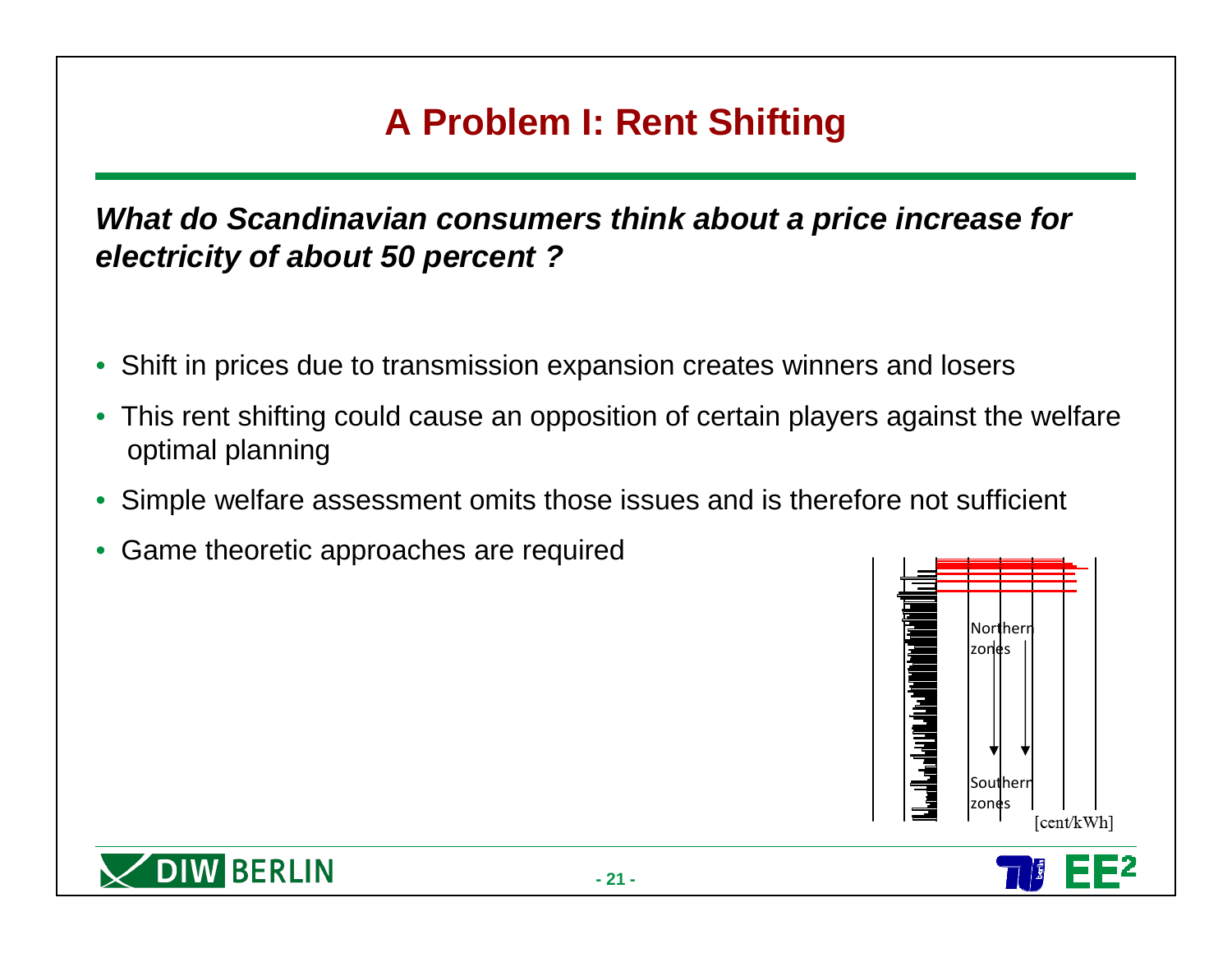## **A Problem II: Implications for Transmission Expansion**

**How do rents shift between consumers and producers and what is the impact of transmission expansion on the entire welfare of one country?**

- Example:
	- −CSP generation in Tunisia

**DIW BERLIN** 

- − Transmission to Italy causes higher marginal prices in Morocco and lower prices in Italy (rent shifting)
- −Discussion of welfare effects required (export or domestic)
- −Transit to Germany needs cooperation of Italy as well
- − How to achieve cooperation or what incentives for Italy to cooperate?



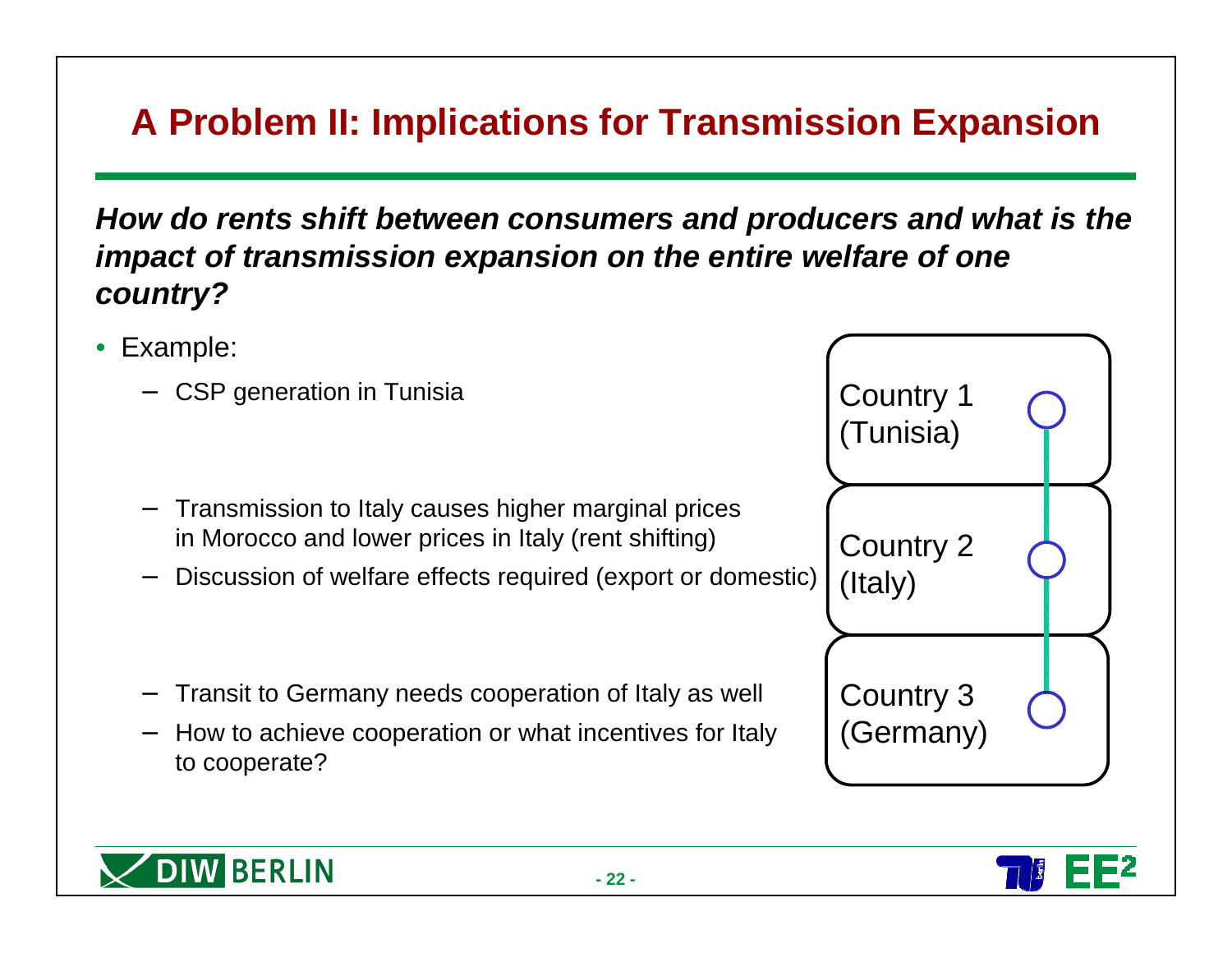### **Possible Solution I: Game Theoretic Approach**

### • **Game theoretic approach raises questions**

- Cooperative vs. non-cooperative
- Who are the players and who could be co-operating

### • **Problems for Modeling:**

- Lumpy/discrete investments  $\rightarrow$  assumptions (simplified model) to integrate<br>came theory game theory
- Questions: Who are the players, who to integrate discrete expansion, how to find Nash equilibrium

### • **Modeling Approach:**

- 1. Step: Different countries play an extension game for own welfare maximization → non-cooperative<br>□
- 2. Step: Possibility for players to form coalitions  $\rightarrow$  cooperative



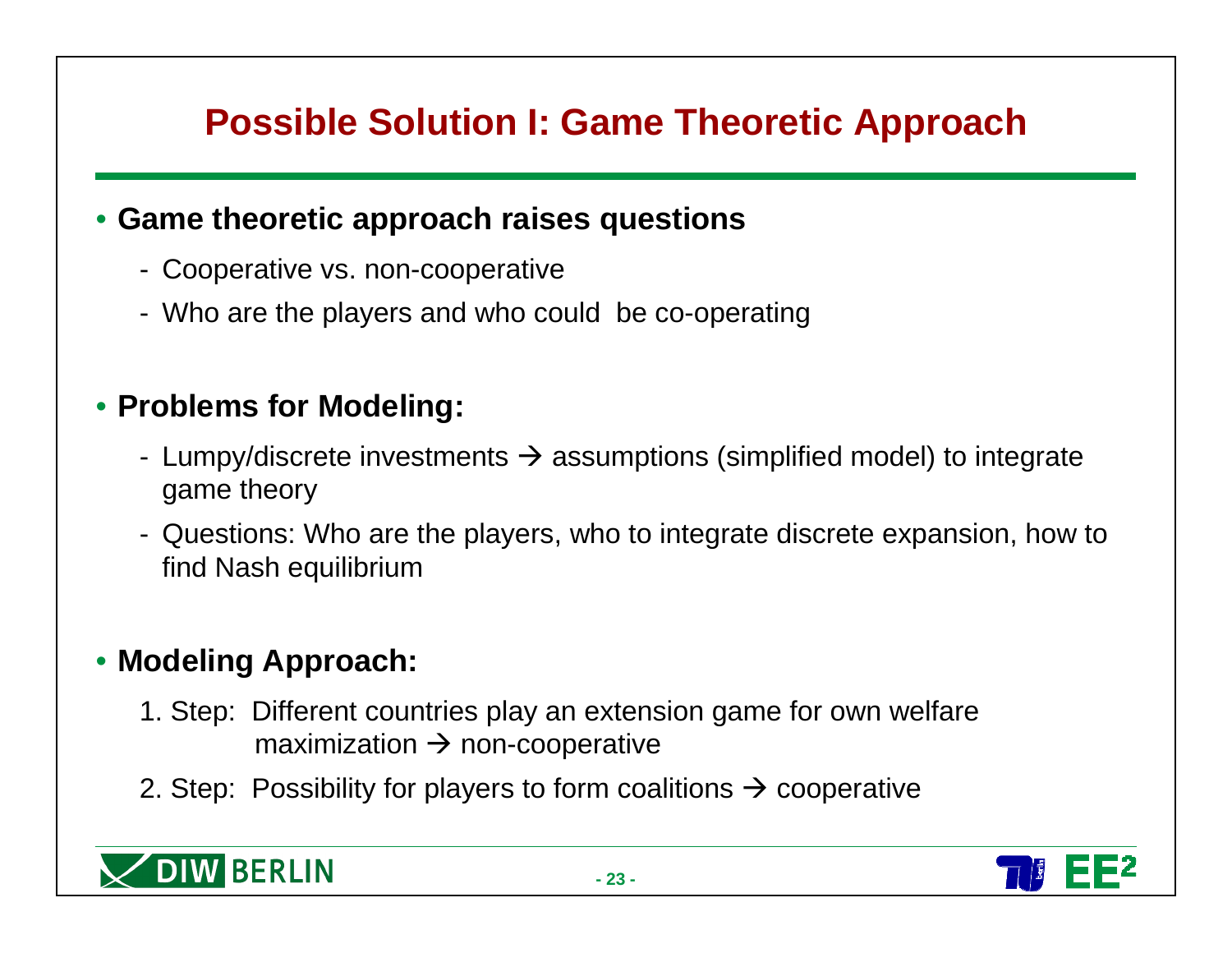- 1. Introduction
- 2. Adding an Economic-Engineering Approach to Desertec
- 3. Adding a Integrated European View
- 4. Winners and Losers: A Game Theoretic Approach
- 5. Other Issues
- 6. Conclusion



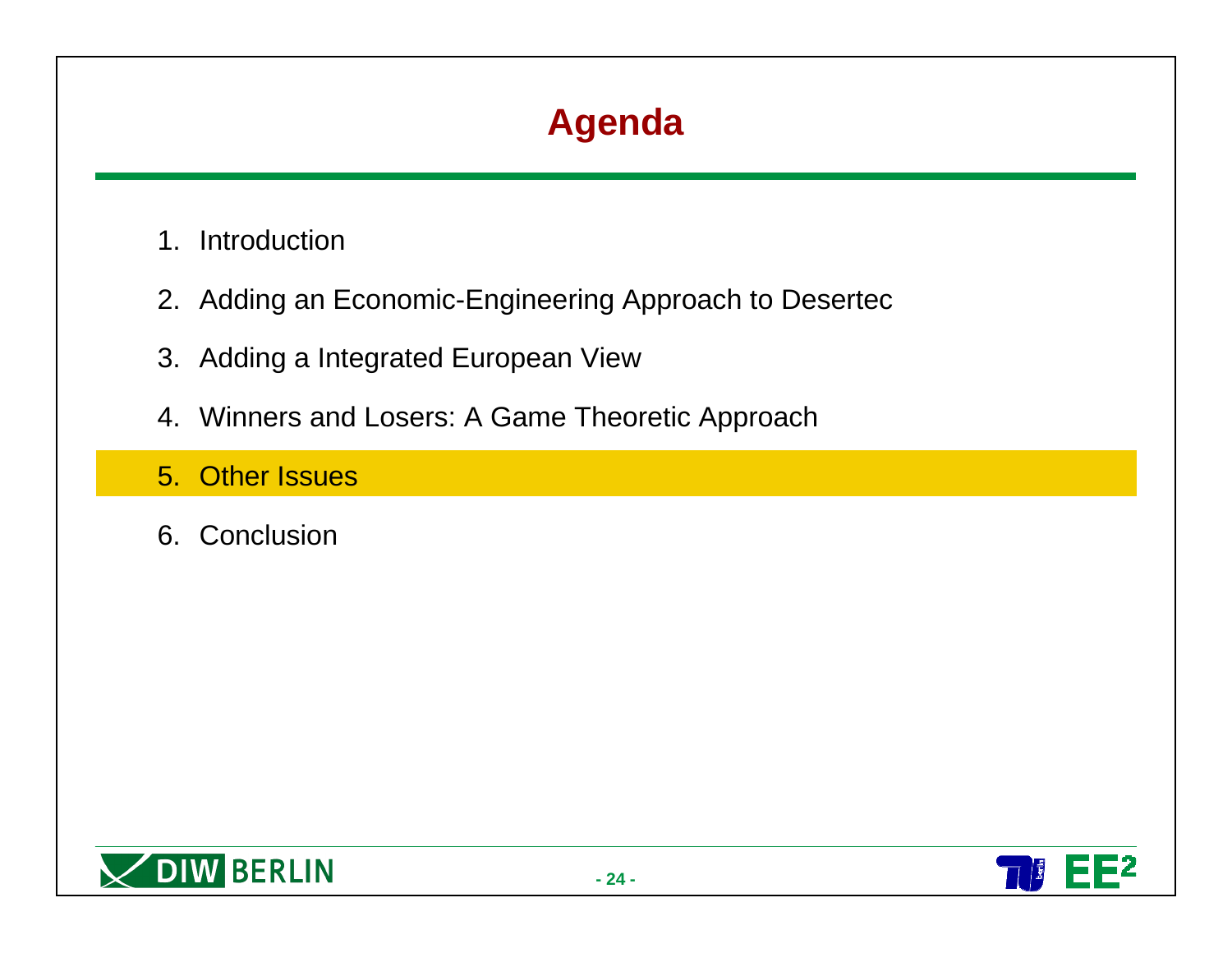# **6 Theses**

- **The existing AC grid will play an important role in super grid approaches and must not be neglected in the planning**
- **Regional, multi-source Super Grids (combining different studies) are to be considered**
- **A simple welfare maximization approach is not sufficient due to potential institutional obstacles**
- **At present, most of the installed capacities are CCGS (combined cycle), significantly tilted towards natural gas**
- **The current proposal does not sufficiently take into account the initial link between energy generation and water use**
- **The institutional framework for system development of a Desertec or similar project to 2050 are not in place**



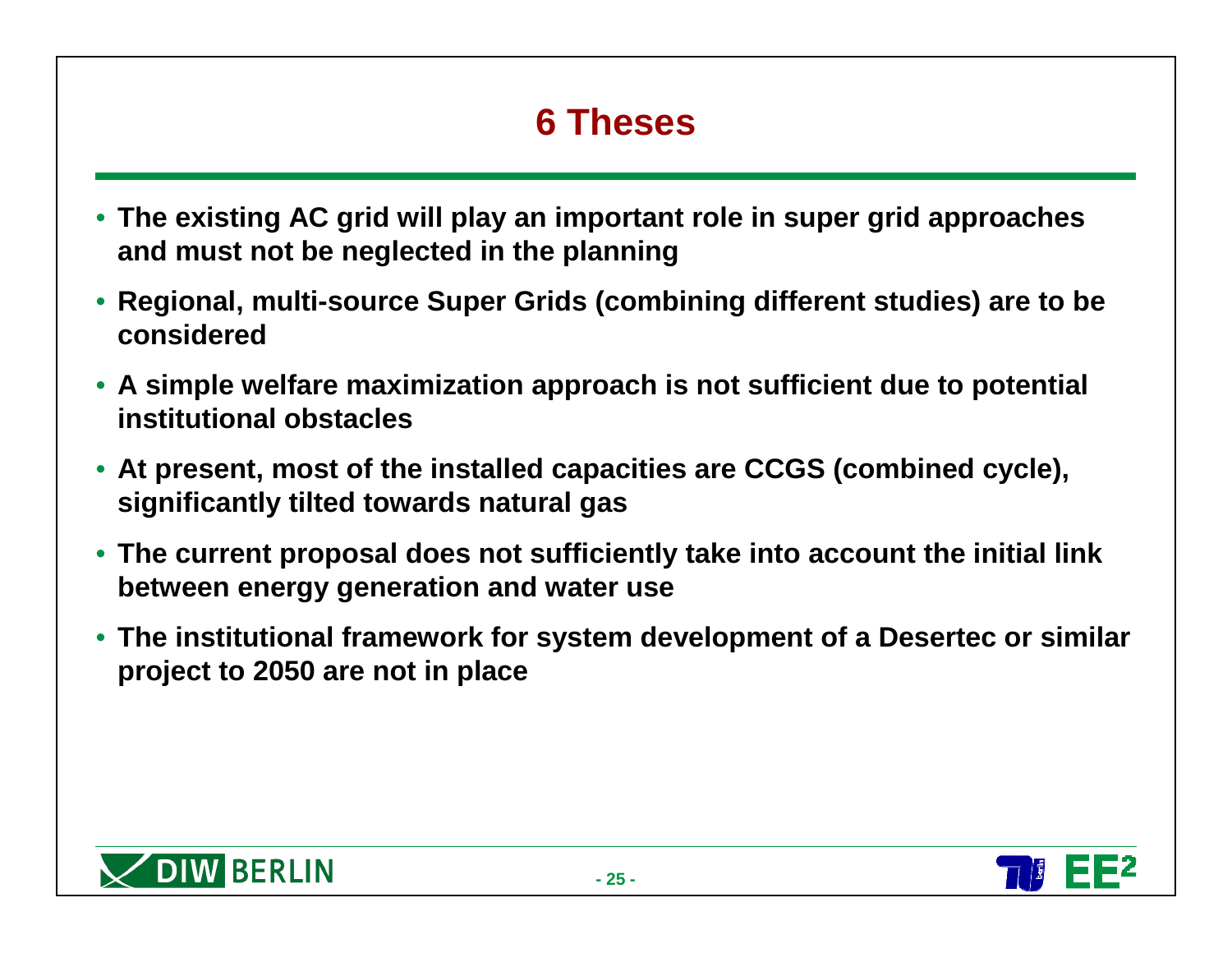### **At present, most of the installed and announced capacities are ISCC (combined cycle), significantly tilted towards natural gas**

| <b>Country</b> | <b>Name</b>             | <b>Plant type</b>  | <b>Solar thermal</b><br>capacity | <b>Total capacity</b> | <b>Client /</b><br><b>Owner</b>                         |
|----------------|-------------------------|--------------------|----------------------------------|-----------------------|---------------------------------------------------------|
| Algeria        | Hassi-R'mel             | <b>ISCC/trough</b> | 20 MWe                           | <b>150 MWe</b>        | Sonatrach<br>(Algerian State<br>Corporation)            |
|                | N.E.A.L.                | <b>ISCC/trough</b> | 2 x 70 MW                        | 2 x 400 MW            | <b>New Energy</b><br>Algeria                            |
| Morocco        | Ain-Ben-Mathar          | <b>ISCC/trough</b> | <b>20 MW</b>                     | <b>470 MW</b>         | <b>Office National</b><br>de l'Electricité /<br>Abengoa |
|                | Morocco ISCC<br>Plant 2 | <b>ISCC/trough</b> | 6 MW                             | n.a.                  | n.a.                                                    |
| Egypt          | Kuramayat               | <b>ISCC/trough</b> | <b>25 MW</b>                     | <b>150 MW</b>         | NREA (New and<br>Renewable<br>Energy<br>Authority)      |

Source: Greenpeace et al. (2009), NREL (2010)



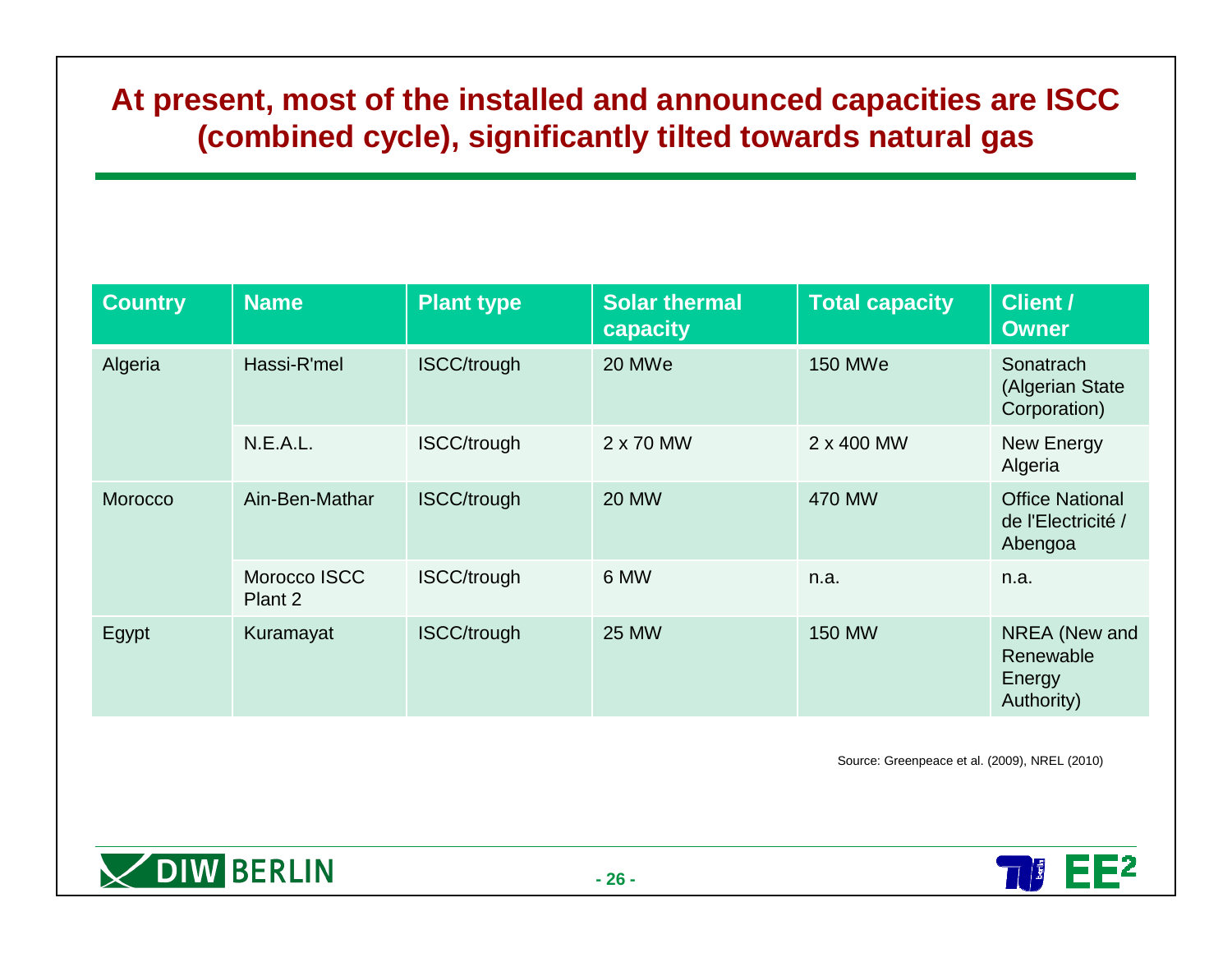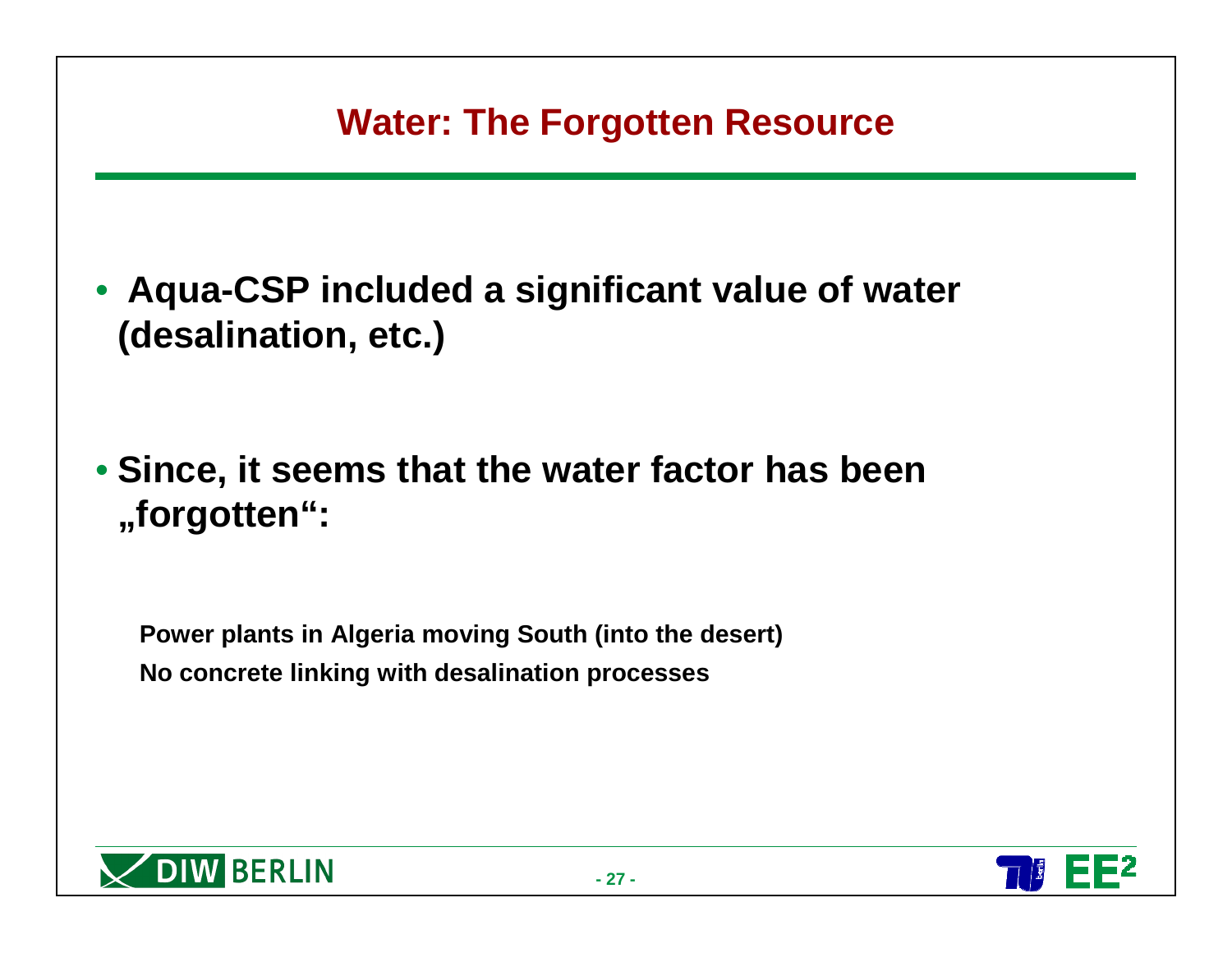### **Possible Solution II: Integrated Energy Infrastructure Planning?**

- **10-year non-binding forecasts not sufficient, given the long lead times of natural gas infrastructure**
	- Creation of new ENTSO-E and -G end
	- Non-binding Ten Year Network Development Plan
- **Integrated planning necessary, not only sector-specific calculations of requirements; coordination with**
	- Electricity networks, natural gas pipelines, CO<sub>2</sub>-pipelines
- **Idea: Separate the decision on "allocation" of infrastructure from the decision of production (**"carrying out")
	- "Allocation" should be decided at a fairly central level, with more competences to ACER-Entso-G and the European level
	- Production can be tendered to (private) firms
- **"European Integrated Energy Infrastructure Planning" does not imply to be "back in the USSR", but a reasonable and welfare-oriented policy with an institutional design that addresses uncertainty and information asymmetries**



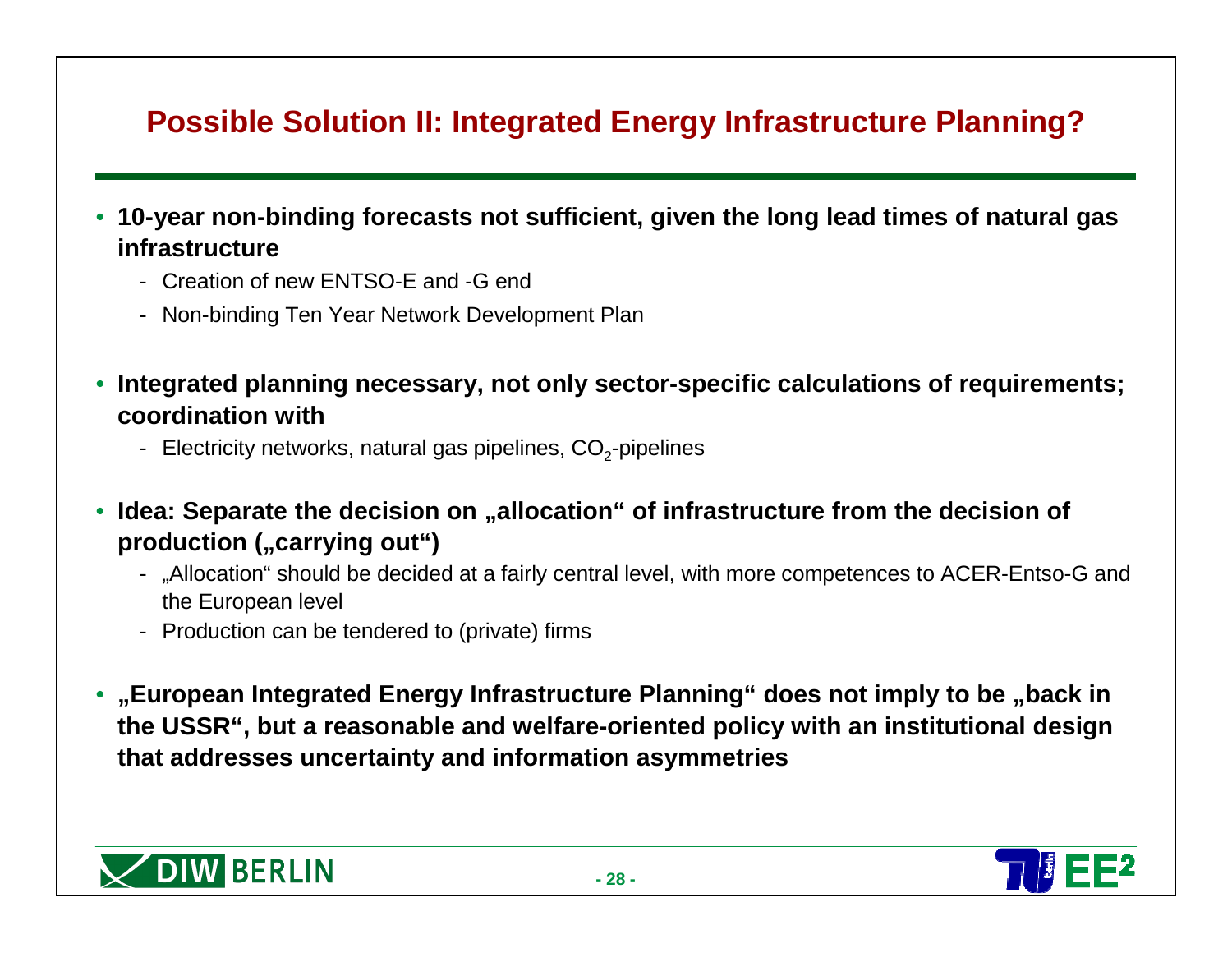- 1. Introduction
- 2. Adding an Economic-Engineering Approach to Desertec
- 3. Adding a Integrated European View
- 4. Winners and Losers: A Game Theoretic Approach
- 5. Other Issues
- 6. Conclusion



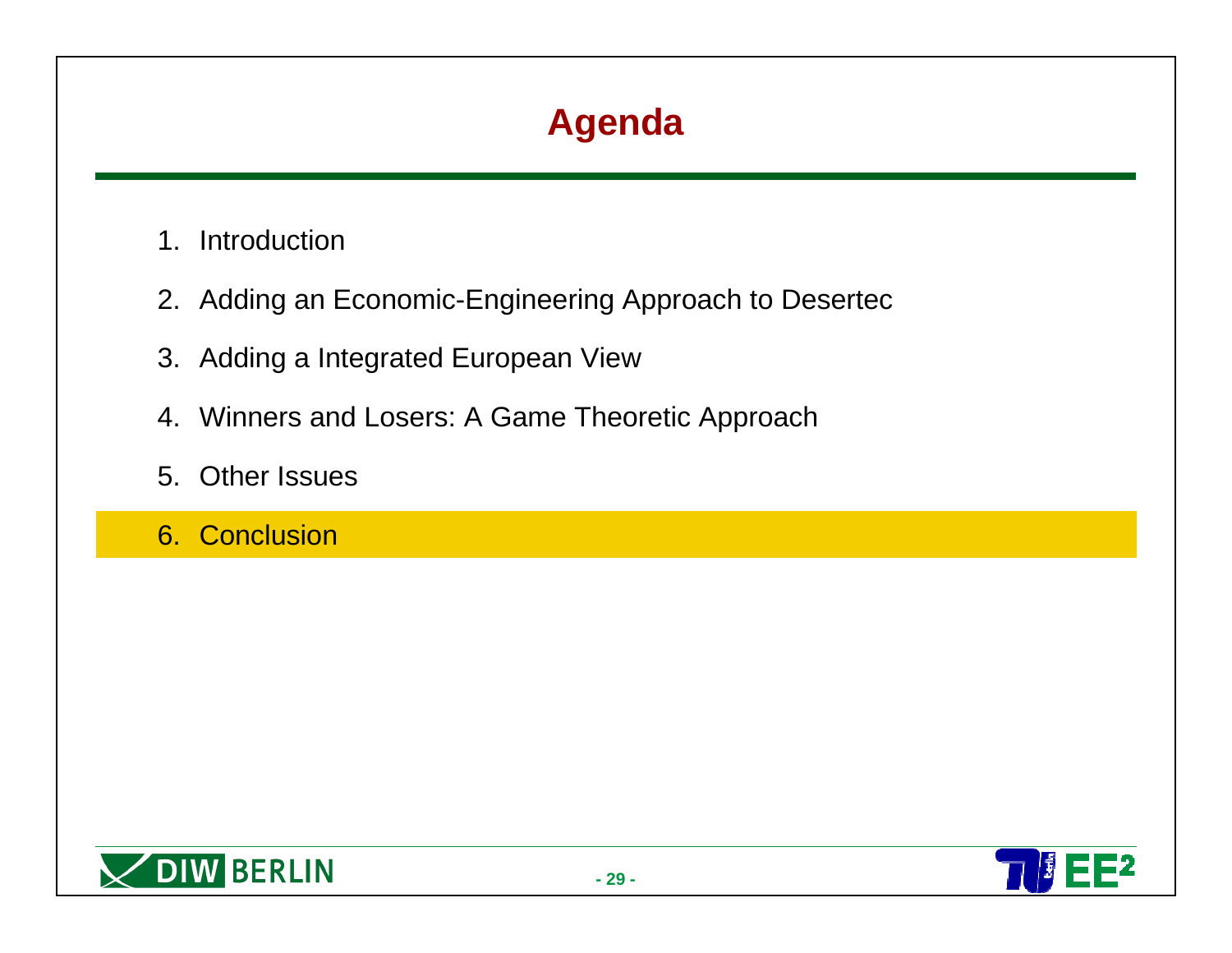### **Conclusion: 6 Theses**

- **The existing AC grid will play an important role in super grid approaches and must not be neglected in the planning**
- **Regional, multi-source Super Grids (combining different studies) are to be considered**
- **A simple welfare maximization approach is not sufficient due to potential institutional obstacles**
- **At present, most of the installed capacities are CCGS (combined cycle), significantly tilted towards natural gas**
- **The current proposal does not sufficiently take into account the initial link between energy generation and water use**
- **The institutional framework for system development of a Desertec or similar project to 2050 are not in place**



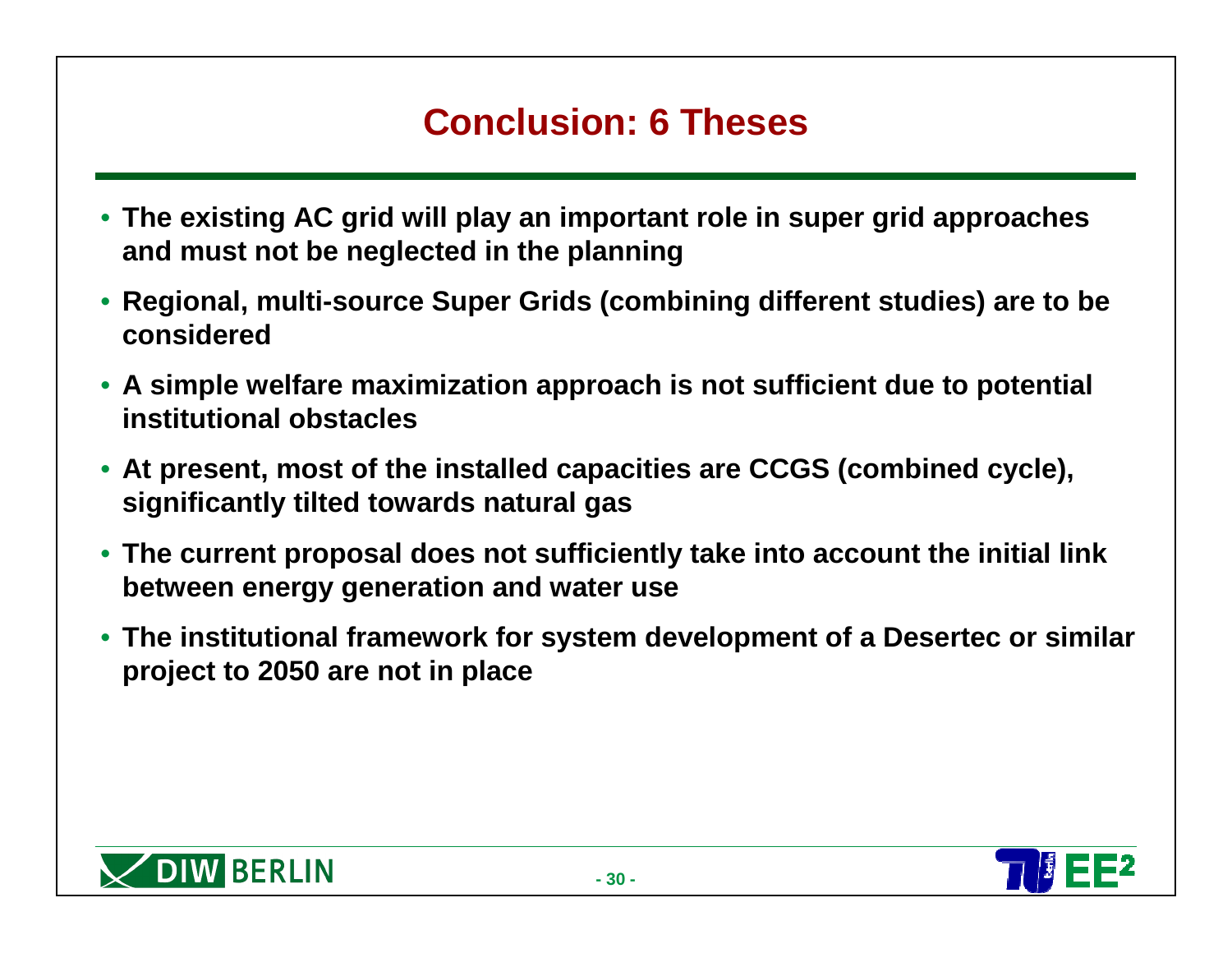





**Thank you very muchfor your attention! Any questions or comments?**



**Chair of Energy Economics and Public Sector Managementand Workgroup for Infrastructure Policy (WIP)**